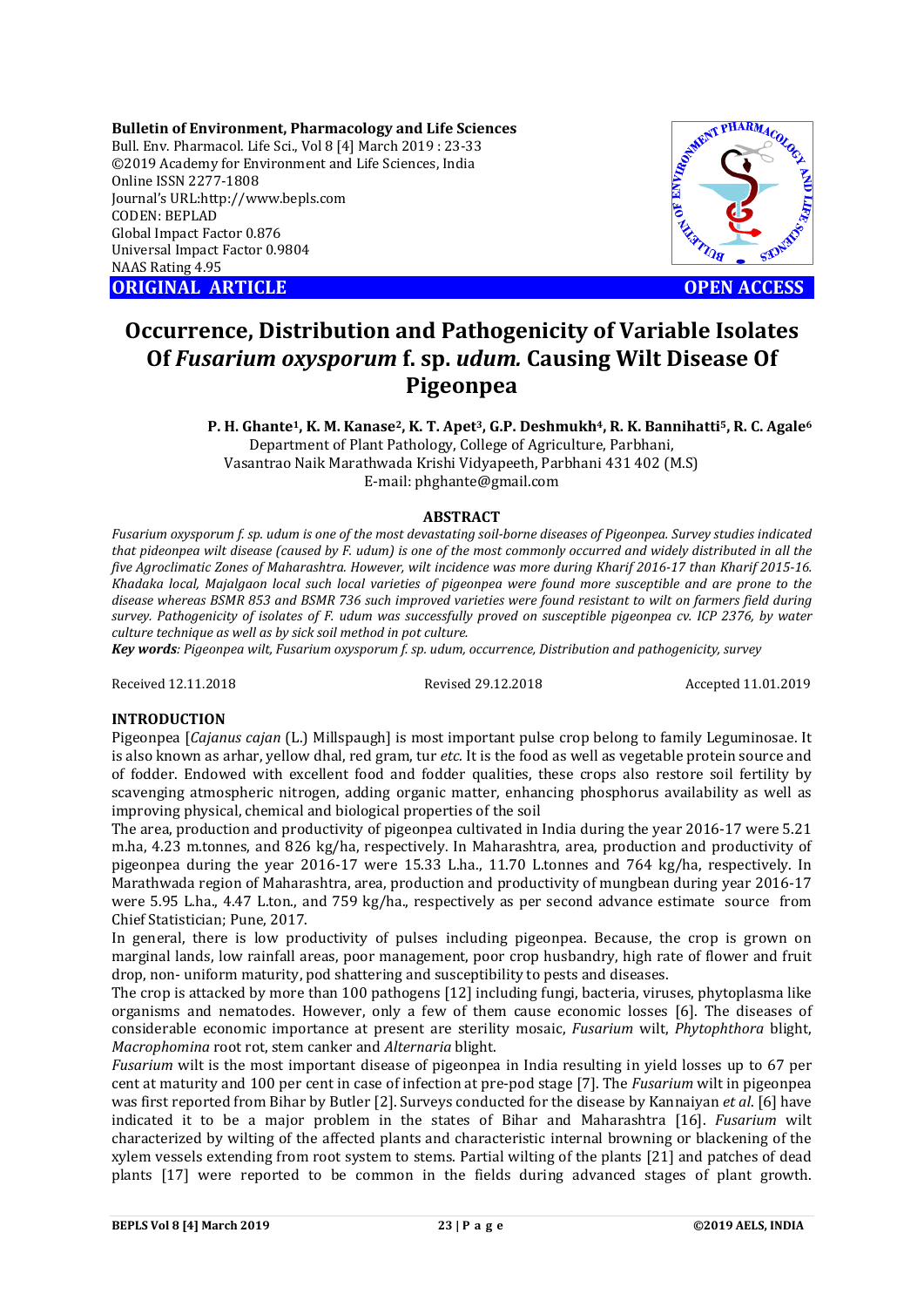Considering economic importance of diseases present investigation was carried out to eco-friendly management (*in vitro*) of wilt diseases of Pigeonpea causing *Fusarium oxysporum* f. sp. *udum.* 

## **MATERIALS AND METHODS Survey**

A roving survey of randomly selected pigeonpea crop fields covering four geographical regions *viz*., Marathwada, Vidharbha, Khandesh and Western Maharashtra and five Agro-climatic zones of the Maharashtra state was undertaken during *Kharif* seasons of 2015-16 and 2016-17 to assess *Fusarium* wilt disease incidence and simultaneously to collect the disease samples. Pigeonpea growing pockets / fields were identified from the records available at the office of Sub-Divisional Agriculture Officers of the respective districts.

Random rowing survey was undertaken during the months of August to December when the pigeonpea crop was at various stages of growth such as vegetative, flowering and pod filling stage. For this purpose, pigeonpea growing areas of various districts were surveyed. From the pigeonpea cropped fields surveyed, total number of pigeonpea plants / two rows were counted, of which wilt suspected plants were counted separately to calculate per cent wilt incidence applying following formula.

 Total number of wilted plants Wilt incidence (%) = ----------------------------------------------- x 100 Total number of plants observed

Per cent disease incidence was calculated by applying following formula [8].

# **Pathogenicity test**

Pathogenicity test of 34 isolates of *F. udum* was proved by sick soil method. Earthen pots (30 cm dia.) were filled with sterilized potting mixture of soil + Sand + FYM (2: 1: 1) and were made sick with mass multiplied (On sand: maize medium) cultures of 34 test isolates separately as described under

The seeds of susceptible cv. ICP 2376 were surface sterilized with 2 % sodium hypochlorite (NaOCl) solution for 2-3 minutes and sown ( 5 seeds / pot and two pots per isolate) in these earthen pots, watered gently and kept in open space. These seeded pots were watered as and when required so as to maintain 50 % water holding capacity of sick soil / potting mixture The pigeonpea seedlings after emergence up to 30 days were critically observed for manifestation of the symptoms such as foliage chlorosis and mortality / wilting of the seedlings and growing stage of crop.

# **RESULTS AND DISCUSSION**

## **Occurrence and distribution of pigeonpea** *Fusarium* **wilt in Maharashtra state**

A roving survey to record pigeonpea *Fusarium* wilt disease incidence was conducted during, the *Kharif* seasons of 2015-16 and 2016-17, covering 330 and 397 pigeonpea crop fields, respectively from 97 tahsils under 22 districts, which are distributed again under four geographical regions *viz*., Western Maharashtra, Marathwada, Khandesh and Vidharbha as well as five Agro-climatic zones *viz*., Transitional zone-I, Transitional zone-II, Scarcity zone, Assured Rainfall Zone and Moderate Rainfall Zone of the Maharashtra state (Table 1). The results obtained on the overall wilt disease incidence (Table 2), tahsilwise incidence (Table 3), district-wise incidence (Table 4) and pigeonpea variety-wise incidence (Table 5) are presented

**Table 1. Pigeonpea crop fields surveyed in various agro-climatic zones of Maharashtra state during** *Kharif* **2015-16 and 2016-17.**

| Sr.          |                            | <b>Kharif 2015-16</b> |               |               | <b>Kharif 2016-17</b> |               |               |
|--------------|----------------------------|-----------------------|---------------|---------------|-----------------------|---------------|---------------|
| No.          | <b>Agro-climatic Zones</b> | <b>Districts</b>      | <b>Tahsil</b> | <b>Fields</b> | <b>Districts</b>      | <b>Tahsil</b> | <b>Fields</b> |
|              | Transitional zone-I        | 04                    | 07            | 20            | 04                    |               | 24            |
|              | Transitional zone-II       | 05                    | 13            | 40            | 05                    | 13            | 45            |
|              | Scarcity zone              | 09                    | 21            | 60            | 09                    | 21            | 70            |
|              | Assured Rainfall zone      |                       | 42            | 172           | 11                    | 42            | 208           |
|              | Moderaterainfall zone      | 04                    | 14            | 38            | 04                    | 14            | 50            |
| <b>Total</b> |                            | $22*$                 | 97            | 330           | $22*$                 | 97            | 397           |

\**Total eleven districts included in more than one Agro-climatic Zone, hence total of districts mentioned 22 instead of 33.* **Transitional Zone I**

The results were obtained on overall per cent *Fusarium* wilt incidence on pigeonpea crop grown in four districts of Transitional Zone I covering 07 tahsils each 20 and 24 pigeonpea crop fields during *Kharif*  2015-16 and 2016-17 seasons, respectively (Table 2).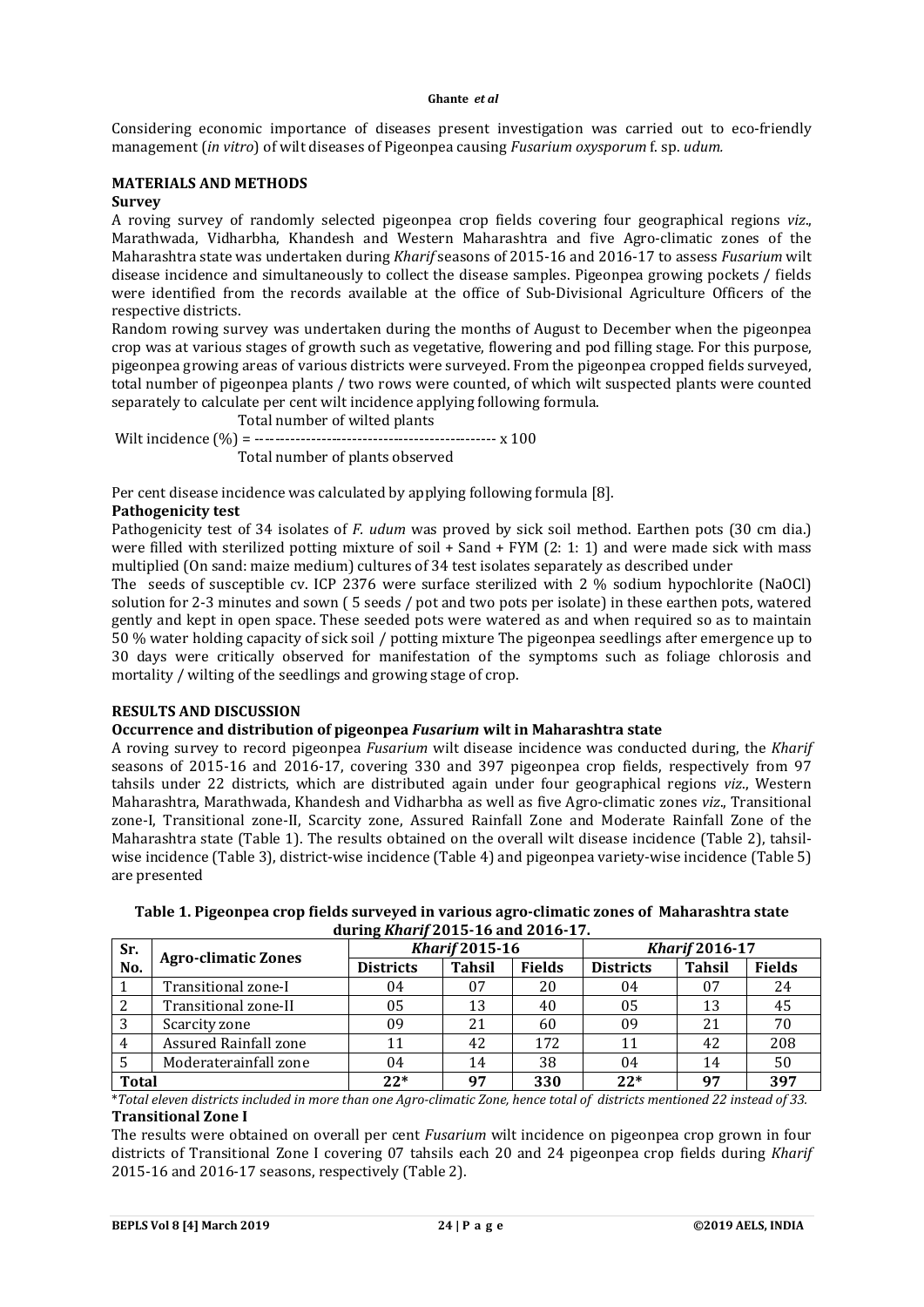The results (Tables 2) indicated that the pigeonpea crop grown in four districts of the Transitional Zone I exhibited a wide range of average *Fusarium* wilt incidence in seven different tahsils, during both the years of survey. Tahsil-wise wilt disease incidence was ranged from 05.33 (Mahabaleshwar) to 19.25 (Islampur) per cent with overall average of 13.97 per cent and 05.52 (Mahabaleshwar) to 24.50 (Phaltan) per cent with overall average of 17.60 per cent in Transitional Zone I during *Kharif* 2015-16 and 2016-17 seasons, respectively.

### **Transitional Zone II**

The results were obtained on overall per cent *Fusarium* wilt incidence on pigeonpea crop grown in five districts of Transitional Zone II covering 13 tahsils each 40 and 45 pigeonpea crop fields during *Kharif* 2015-16 and 2016-17 seasons, respectively (Table 2).

The results (Tables 2) indicated that the pigeonpea crop grown in five districts of the Transitional Zone II exhibited a wide range of average *Fusarium* wilt incidence in thirteen different tahsils, during both the years of survey. Tahsil-wise wilt disease incidence was ranged from 06.87 (Wai) to 21.50 (Karad) per cent with overall average of 14.23 per cent and 10.33 (Shirol) to 27.33 (Sangamner) per cent with overall average of 19.05 per cent during *Kharif* 2015-16 and 2016-17 seasons, respectively.

### **Scarcity Zone**

The results were obtained on overall per cent *Fusarium* wilt incidence on pigeonpea crop grown in nine districts of scarcity zone covering 21 tahsils each 60 and 70 pigeonpea crop fields during *Kharif* 2015-16 and 2016-17 seasons, respectively (Table 2).

The results (Tables 2) indicated that the pigeonpea crop grown in nine districts of the Scarcity zone exhibited a wide range of average *Fusarium* wilt incidence in twenty one different tahsils, during both the years of survey. Tahsil-wise wilt disease incidence was ranged from 04.98 (Niphad) to 29.12 (Shrirampur) per cent with overall average of 14.88 per cent and 06.75 (Sinnar) to 31.54 (Sindkheda) per cent with overall average of 19.79 per cent during *Kharif* 2015-16 and 2016-17 seasons, respectively.

## **Assured Rainfall Zone**

The results were obtained on overall per cent *Fusarium* wilt incidence on pigeonpea crop grown in eleven districts of Assured Rainfall Zone covering 42 tahsils each 172 and 208 pigeonpea crop fields during *Kharif* 2015-16 and 2016-17 seasons, respectively (Table 2).

The results (Table 2) indicated that the pigeonpea crop grown in eleven districts of the Assured Rainfall Zone exhibited a wide range of average *Fusarium* wilt incidence in forty two different tahsils, during both the years of survey. Tahsil-wise wilt disease incidence was ranged from 06.33 (Sengaon) to 31.89 (Udgir) per cent with overall average of 18.12 per cent and 08.12 (Deglur) to 39.42 (Udgir) per cent with overall average of 24.39 per cent during *Kharif* 2015-16 and 2016-17 seasons, respectively.

# **Moderate Rainfall Zone**

The results were obtained on overall per cent *Fusarium* wilt incidence on pigeonpea crop grown in four districts of Moderate Rainfall Zone covering 14 tahsils each 38 and 50 pigeonpea crop fields during *Kharif* 2015-16 and 2016-17 seasons, respectively (Table 2 and Fig. 1).

The results (Tables 2) indicated that the pigeonpea crop grown in four districts of the Moderate Rainfall Zone exhibited a wide range of average *Fusarium* wilt incidence in fourteen different tahsils, during both the years of survey. Tahsil-wise wilt disease incidence was ranged from 17.73 (Hingoli) to 37.45 (Ramtek) per cent with overall average of 24.50 per cent and 23.54 (Risod) to 42.33 (Ramtek) per cent with overall average of 32.83 per cent in Moderate Rainfall Zone during *Kharif* 2015-16 and 2016-17 seasons, respectively.

Overall pigeonpea wilt disease incidence throughout 5 Agro-climatic Zones, 22 districts, 97 tahsils, 330 and 397 field locations showed cumulative average wilt disease incidence of 17.14 and 22.73 per cent during *Kharif* 2015-16 and 2016-17, respectively. From ongoing results (Table 2), it is indicated that among five Agro-climatic zones of Maharashtra state during *Kharif* 2015-16, maximum average wilt disease incidence of 24.50 per cent was recorded in Moderate Rainfall Zone followed by Assured rainfall zone (18.12%) and Scarcity Zone (14.88 %), whereas during 2016-17, it was maximum again in Moderate Rainfall Zone (32.83 %) followed by Assured Rainfall Zone (24.39 %) and Scarcity Zone (19.79 %).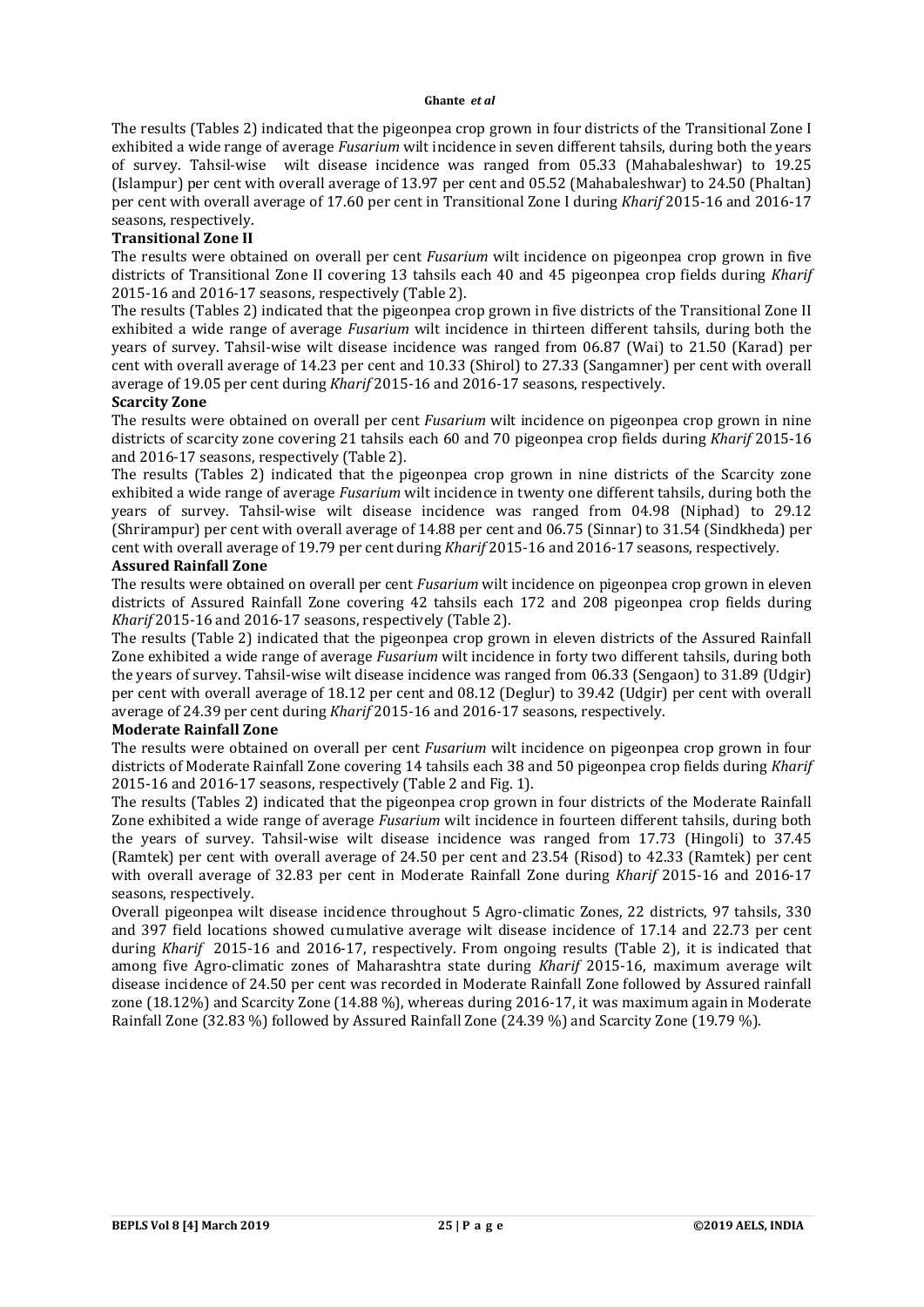| No.<br>2015-16<br>2015-16<br>2016-17<br>2016-17<br><b>Transitional Zone I</b><br>3<br>Radhanagri<br>3<br>16.70<br>19.00<br>$\mathbf{1}$<br>Kolhapur<br>$\overline{2}$<br>$\overline{3}$<br>Shahuwadi<br>13.33<br>17.23<br>$\overline{5}$<br>Bhor<br>$\overline{4}$<br>17.52<br>21.13<br>Pune<br>2<br>Wadgaon<br>$\overline{2}$<br>$\overline{c}$<br>07.87<br>13.19<br>3<br>Sangli<br>Islampur<br>3<br>$\overline{2}$<br>19.25<br>22.64<br>$\overline{2}$<br>$\overline{2}$<br>Mahabaleshwar<br>05.33<br>05.52<br>4<br><b>Satara</b><br>5<br>6<br>17.81<br>24.50<br>Phaltan<br>Overall Av.<br>07<br>20<br>13.97<br>17.60<br><b>Total</b><br>24<br><b>Transitional Zone II</b><br>Ahmednagar<br>21.00<br>27.33<br>Sangamner<br>6<br>6<br>$\mathbf{1}$<br>$\overline{5}$<br>$\overline{4}$<br>19.43<br>23.78<br>Akole<br>3<br>$\overline{c}$<br>17.52<br>14.00<br>Hatkarangada<br>$\mathbf{2}$<br>Kolhapur<br>$\sqrt{3}$<br>3<br>09.50<br>Shirol<br>10.33<br>$\overline{5}$<br>6<br>16.58<br>20.21<br>Pune<br>3<br><b>Pune</b><br>$\overline{2}$<br>$\overline{2}$<br>13.57<br>Purandar<br>10.00<br>5<br>11.33<br>$\overline{4}$<br>18.01<br>Sangli<br>$\overline{3}$<br>$\overline{2}$<br>08.00<br>Miraj<br>16.63<br>4<br>Sangli<br>$\overline{2}$<br>$\overline{2}$<br>09.75<br>Valva<br>13.12<br>$\overline{2}$<br>$\overline{3}$<br>19.43<br>26.80<br>Tasgaon<br>$\overline{2}$<br>$\mathbf{1}$<br>06.87<br>11.98<br>Wai<br>Karad<br>5<br>$\overline{4}$<br>$\overline{4}$<br>21.50<br>23.09<br><b>Satara</b><br>$\overline{2}$<br>$\overline{2}$<br>17.63<br>Karegaon<br>25.33<br>/ Overall Av.<br>40<br>45<br>13<br>14.23<br>19.05<br><b>Total</b><br><b>Scarcity zone</b><br>Kopergaon<br>5<br>5<br>22.73<br>29.61<br>$\overline{5}$<br>26.20<br>6<br>21.74<br>$\mathbf{1}$<br>Ahmednagar<br>Nevasa<br>29.12<br>Shrirampur<br>$\overline{4}$<br>5<br>30.87<br>Ashti<br>3<br>17.45<br>23.18<br>$\overline{4}$<br>$\mathbf{2}$<br><b>Beed</b><br>Georai<br>7<br>7<br>21.18<br>28.21<br>3<br>Dhule<br>$\overline{4}$<br>09.33<br>13.46<br>$\overline{2}$<br>07.50<br>Sakri<br>$\overline{c}$<br>12.00<br>3<br><b>Dhule</b><br>Sindkheda<br>5<br>23.76<br>31.54<br>6<br>Niphad<br>$\overline{2}$<br>2<br>04.98<br>08.71<br>$\overline{c}$<br>$\overline{c}$<br>06.75<br><b>Nashik</b><br>Sinnar<br>06.03<br>4<br>$\overline{2}$<br>$\overline{3}$<br>Yeola<br>19.21<br>22.50<br>3<br>Osmanabad<br>Bhoom<br>$\overline{4}$<br>16.68<br>25.90<br>5<br>3<br>Paranda<br>$\overline{4}$<br>19.54<br>29.07<br>$\overline{2}$<br>$\mathbf{1}$<br>06.21<br>09.89<br>Baramati<br>$\overline{2}$<br>$\overline{2}$<br>16.50<br>14.06<br>6<br>Pune<br>Daund<br>$\overline{\mathbf{c}}$<br>2<br>10.73<br>13.32<br>Indapur<br>$\mathbf{1}$<br>$\mathbf 1$<br>07.33<br>08.00<br>Jath<br>7<br>Sangli<br>$\mathbf{1}$<br>$\mathbf{1}$<br>07.46<br>KavtheMahankal<br>12.61<br>$\overline{2}$<br>$\overline{2}$<br>13.98<br>19.84<br>8<br><b>Satara</b><br>Vaduj<br>3<br>Karmala<br>$\overline{4}$<br>18.02<br>27.37<br>9<br>Solapur<br>$\overline{2}$<br>$\overline{2}$<br>15.50<br>19.98<br>Malsiras<br>Total /Overall Av.<br>60<br>21<br>70<br>14.88<br>19.79<br><b>Assured Rainfall zone</b><br>Akola<br>9<br>23.54<br>29.71<br>7<br>$\overline{c}$<br>$\sqrt{3}$<br>26.93<br>32.50<br>$\mathbf{1}$<br>Akola<br>Akot<br>$\overline{3}$<br>$\overline{4}$<br>16.56<br>Murtajapur<br>20.87<br>$\sqrt{5}$<br>$\sqrt{5}$<br>17.29<br>Amravati<br>26.54<br>Amaravati<br>$\mathbf{2}$<br>Morshi<br>$\overline{c}$<br>$\sqrt{3}$<br>13.28<br>20.33<br>$\overline{3}$<br>$\sqrt{3}$<br>Kannad<br>09.01<br>16.43<br>$\overline{3}$<br>$\overline{4}$<br>17.20<br>25.98<br>Aurangabad<br>Paithan<br>3<br>Sillod<br>$\sqrt{5}$<br>23.00<br>$\overline{4}$<br>14.33<br>3<br>Vaijapur<br>17.92<br>$\overline{4}$<br>27.36<br>$\boldsymbol{6}$<br>9<br>09.89<br>13.02<br>Ambajogai<br>$\overline{3}$<br>$\sqrt{2}$<br>$\boldsymbol{4}$<br><b>Beed</b><br>15.94<br>21.33<br>Kaij<br>$\overline{2}$<br>$\overline{2}$<br>Parali<br>10.62<br>11.90 | Sr.             | <b>Districts</b> | <b>Tahsils</b> |                | No. of fields |       | Av. incidence (%) |  |
|---------------------------------------------------------------------------------------------------------------------------------------------------------------------------------------------------------------------------------------------------------------------------------------------------------------------------------------------------------------------------------------------------------------------------------------------------------------------------------------------------------------------------------------------------------------------------------------------------------------------------------------------------------------------------------------------------------------------------------------------------------------------------------------------------------------------------------------------------------------------------------------------------------------------------------------------------------------------------------------------------------------------------------------------------------------------------------------------------------------------------------------------------------------------------------------------------------------------------------------------------------------------------------------------------------------------------------------------------------------------------------------------------------------------------------------------------------------------------------------------------------------------------------------------------------------------------------------------------------------------------------------------------------------------------------------------------------------------------------------------------------------------------------------------------------------------------------------------------------------------------------------------------------------------------------------------------------------------------------------------------------------------------------------------------------------------------------------------------------------------------------------------------------------------------------------------------------------------------------------------------------------------------------------------------------------------------------------------------------------------------------------------------------------------------------------------------------------------------------------------------------------------------------------------------------------------------------------------------------------------------------------------------------------------------------------------------------------------------------------------------------------------------------------------------------------------------------------------------------------------------------------------------------------------------------------------------------------------------------------------------------------------------------------------------------------------------------------------------------------------------------------------------------------------------------------------------------------------------------------------------------------------------------------------------------------------------------------------------------------------------------------------------------------------------------------------------------------------------------------------------------------------------------------------------------------------------------------------------------------------------------------------------------------------------------------------------------------------------------------------------------------------------------------------------------------------------------------------------------------------------------------------------------------------------------------------------------------------------------------------------------------------|-----------------|------------------|----------------|----------------|---------------|-------|-------------------|--|
|                                                                                                                                                                                                                                                                                                                                                                                                                                                                                                                                                                                                                                                                                                                                                                                                                                                                                                                                                                                                                                                                                                                                                                                                                                                                                                                                                                                                                                                                                                                                                                                                                                                                                                                                                                                                                                                                                                                                                                                                                                                                                                                                                                                                                                                                                                                                                                                                                                                                                                                                                                                                                                                                                                                                                                                                                                                                                                                                                                                                                                                                                                                                                                                                                                                                                                                                                                                                                                                                                                                                                                                                                                                                                                                                                                                                                                                                                                                                                                                                                     |                 |                  |                |                |               |       |                   |  |
|                                                                                                                                                                                                                                                                                                                                                                                                                                                                                                                                                                                                                                                                                                                                                                                                                                                                                                                                                                                                                                                                                                                                                                                                                                                                                                                                                                                                                                                                                                                                                                                                                                                                                                                                                                                                                                                                                                                                                                                                                                                                                                                                                                                                                                                                                                                                                                                                                                                                                                                                                                                                                                                                                                                                                                                                                                                                                                                                                                                                                                                                                                                                                                                                                                                                                                                                                                                                                                                                                                                                                                                                                                                                                                                                                                                                                                                                                                                                                                                                                     |                 |                  |                |                |               |       |                   |  |
|                                                                                                                                                                                                                                                                                                                                                                                                                                                                                                                                                                                                                                                                                                                                                                                                                                                                                                                                                                                                                                                                                                                                                                                                                                                                                                                                                                                                                                                                                                                                                                                                                                                                                                                                                                                                                                                                                                                                                                                                                                                                                                                                                                                                                                                                                                                                                                                                                                                                                                                                                                                                                                                                                                                                                                                                                                                                                                                                                                                                                                                                                                                                                                                                                                                                                                                                                                                                                                                                                                                                                                                                                                                                                                                                                                                                                                                                                                                                                                                                                     |                 |                  |                |                |               |       |                   |  |
|                                                                                                                                                                                                                                                                                                                                                                                                                                                                                                                                                                                                                                                                                                                                                                                                                                                                                                                                                                                                                                                                                                                                                                                                                                                                                                                                                                                                                                                                                                                                                                                                                                                                                                                                                                                                                                                                                                                                                                                                                                                                                                                                                                                                                                                                                                                                                                                                                                                                                                                                                                                                                                                                                                                                                                                                                                                                                                                                                                                                                                                                                                                                                                                                                                                                                                                                                                                                                                                                                                                                                                                                                                                                                                                                                                                                                                                                                                                                                                                                                     |                 |                  |                |                |               |       |                   |  |
|                                                                                                                                                                                                                                                                                                                                                                                                                                                                                                                                                                                                                                                                                                                                                                                                                                                                                                                                                                                                                                                                                                                                                                                                                                                                                                                                                                                                                                                                                                                                                                                                                                                                                                                                                                                                                                                                                                                                                                                                                                                                                                                                                                                                                                                                                                                                                                                                                                                                                                                                                                                                                                                                                                                                                                                                                                                                                                                                                                                                                                                                                                                                                                                                                                                                                                                                                                                                                                                                                                                                                                                                                                                                                                                                                                                                                                                                                                                                                                                                                     |                 |                  |                |                |               |       |                   |  |
|                                                                                                                                                                                                                                                                                                                                                                                                                                                                                                                                                                                                                                                                                                                                                                                                                                                                                                                                                                                                                                                                                                                                                                                                                                                                                                                                                                                                                                                                                                                                                                                                                                                                                                                                                                                                                                                                                                                                                                                                                                                                                                                                                                                                                                                                                                                                                                                                                                                                                                                                                                                                                                                                                                                                                                                                                                                                                                                                                                                                                                                                                                                                                                                                                                                                                                                                                                                                                                                                                                                                                                                                                                                                                                                                                                                                                                                                                                                                                                                                                     |                 |                  |                |                |               |       |                   |  |
|                                                                                                                                                                                                                                                                                                                                                                                                                                                                                                                                                                                                                                                                                                                                                                                                                                                                                                                                                                                                                                                                                                                                                                                                                                                                                                                                                                                                                                                                                                                                                                                                                                                                                                                                                                                                                                                                                                                                                                                                                                                                                                                                                                                                                                                                                                                                                                                                                                                                                                                                                                                                                                                                                                                                                                                                                                                                                                                                                                                                                                                                                                                                                                                                                                                                                                                                                                                                                                                                                                                                                                                                                                                                                                                                                                                                                                                                                                                                                                                                                     |                 |                  |                |                |               |       |                   |  |
|                                                                                                                                                                                                                                                                                                                                                                                                                                                                                                                                                                                                                                                                                                                                                                                                                                                                                                                                                                                                                                                                                                                                                                                                                                                                                                                                                                                                                                                                                                                                                                                                                                                                                                                                                                                                                                                                                                                                                                                                                                                                                                                                                                                                                                                                                                                                                                                                                                                                                                                                                                                                                                                                                                                                                                                                                                                                                                                                                                                                                                                                                                                                                                                                                                                                                                                                                                                                                                                                                                                                                                                                                                                                                                                                                                                                                                                                                                                                                                                                                     |                 |                  |                |                |               |       |                   |  |
|                                                                                                                                                                                                                                                                                                                                                                                                                                                                                                                                                                                                                                                                                                                                                                                                                                                                                                                                                                                                                                                                                                                                                                                                                                                                                                                                                                                                                                                                                                                                                                                                                                                                                                                                                                                                                                                                                                                                                                                                                                                                                                                                                                                                                                                                                                                                                                                                                                                                                                                                                                                                                                                                                                                                                                                                                                                                                                                                                                                                                                                                                                                                                                                                                                                                                                                                                                                                                                                                                                                                                                                                                                                                                                                                                                                                                                                                                                                                                                                                                     |                 |                  |                |                |               |       |                   |  |
|                                                                                                                                                                                                                                                                                                                                                                                                                                                                                                                                                                                                                                                                                                                                                                                                                                                                                                                                                                                                                                                                                                                                                                                                                                                                                                                                                                                                                                                                                                                                                                                                                                                                                                                                                                                                                                                                                                                                                                                                                                                                                                                                                                                                                                                                                                                                                                                                                                                                                                                                                                                                                                                                                                                                                                                                                                                                                                                                                                                                                                                                                                                                                                                                                                                                                                                                                                                                                                                                                                                                                                                                                                                                                                                                                                                                                                                                                                                                                                                                                     |                 |                  |                |                |               |       |                   |  |
|                                                                                                                                                                                                                                                                                                                                                                                                                                                                                                                                                                                                                                                                                                                                                                                                                                                                                                                                                                                                                                                                                                                                                                                                                                                                                                                                                                                                                                                                                                                                                                                                                                                                                                                                                                                                                                                                                                                                                                                                                                                                                                                                                                                                                                                                                                                                                                                                                                                                                                                                                                                                                                                                                                                                                                                                                                                                                                                                                                                                                                                                                                                                                                                                                                                                                                                                                                                                                                                                                                                                                                                                                                                                                                                                                                                                                                                                                                                                                                                                                     |                 |                  |                |                |               |       |                   |  |
|                                                                                                                                                                                                                                                                                                                                                                                                                                                                                                                                                                                                                                                                                                                                                                                                                                                                                                                                                                                                                                                                                                                                                                                                                                                                                                                                                                                                                                                                                                                                                                                                                                                                                                                                                                                                                                                                                                                                                                                                                                                                                                                                                                                                                                                                                                                                                                                                                                                                                                                                                                                                                                                                                                                                                                                                                                                                                                                                                                                                                                                                                                                                                                                                                                                                                                                                                                                                                                                                                                                                                                                                                                                                                                                                                                                                                                                                                                                                                                                                                     |                 |                  |                |                |               |       |                   |  |
|                                                                                                                                                                                                                                                                                                                                                                                                                                                                                                                                                                                                                                                                                                                                                                                                                                                                                                                                                                                                                                                                                                                                                                                                                                                                                                                                                                                                                                                                                                                                                                                                                                                                                                                                                                                                                                                                                                                                                                                                                                                                                                                                                                                                                                                                                                                                                                                                                                                                                                                                                                                                                                                                                                                                                                                                                                                                                                                                                                                                                                                                                                                                                                                                                                                                                                                                                                                                                                                                                                                                                                                                                                                                                                                                                                                                                                                                                                                                                                                                                     |                 |                  |                |                |               |       |                   |  |
|                                                                                                                                                                                                                                                                                                                                                                                                                                                                                                                                                                                                                                                                                                                                                                                                                                                                                                                                                                                                                                                                                                                                                                                                                                                                                                                                                                                                                                                                                                                                                                                                                                                                                                                                                                                                                                                                                                                                                                                                                                                                                                                                                                                                                                                                                                                                                                                                                                                                                                                                                                                                                                                                                                                                                                                                                                                                                                                                                                                                                                                                                                                                                                                                                                                                                                                                                                                                                                                                                                                                                                                                                                                                                                                                                                                                                                                                                                                                                                                                                     |                 |                  |                |                |               |       |                   |  |
|                                                                                                                                                                                                                                                                                                                                                                                                                                                                                                                                                                                                                                                                                                                                                                                                                                                                                                                                                                                                                                                                                                                                                                                                                                                                                                                                                                                                                                                                                                                                                                                                                                                                                                                                                                                                                                                                                                                                                                                                                                                                                                                                                                                                                                                                                                                                                                                                                                                                                                                                                                                                                                                                                                                                                                                                                                                                                                                                                                                                                                                                                                                                                                                                                                                                                                                                                                                                                                                                                                                                                                                                                                                                                                                                                                                                                                                                                                                                                                                                                     |                 |                  |                |                |               |       |                   |  |
|                                                                                                                                                                                                                                                                                                                                                                                                                                                                                                                                                                                                                                                                                                                                                                                                                                                                                                                                                                                                                                                                                                                                                                                                                                                                                                                                                                                                                                                                                                                                                                                                                                                                                                                                                                                                                                                                                                                                                                                                                                                                                                                                                                                                                                                                                                                                                                                                                                                                                                                                                                                                                                                                                                                                                                                                                                                                                                                                                                                                                                                                                                                                                                                                                                                                                                                                                                                                                                                                                                                                                                                                                                                                                                                                                                                                                                                                                                                                                                                                                     |                 |                  |                |                |               |       |                   |  |
|                                                                                                                                                                                                                                                                                                                                                                                                                                                                                                                                                                                                                                                                                                                                                                                                                                                                                                                                                                                                                                                                                                                                                                                                                                                                                                                                                                                                                                                                                                                                                                                                                                                                                                                                                                                                                                                                                                                                                                                                                                                                                                                                                                                                                                                                                                                                                                                                                                                                                                                                                                                                                                                                                                                                                                                                                                                                                                                                                                                                                                                                                                                                                                                                                                                                                                                                                                                                                                                                                                                                                                                                                                                                                                                                                                                                                                                                                                                                                                                                                     |                 |                  |                |                |               |       |                   |  |
|                                                                                                                                                                                                                                                                                                                                                                                                                                                                                                                                                                                                                                                                                                                                                                                                                                                                                                                                                                                                                                                                                                                                                                                                                                                                                                                                                                                                                                                                                                                                                                                                                                                                                                                                                                                                                                                                                                                                                                                                                                                                                                                                                                                                                                                                                                                                                                                                                                                                                                                                                                                                                                                                                                                                                                                                                                                                                                                                                                                                                                                                                                                                                                                                                                                                                                                                                                                                                                                                                                                                                                                                                                                                                                                                                                                                                                                                                                                                                                                                                     |                 |                  |                |                |               |       |                   |  |
|                                                                                                                                                                                                                                                                                                                                                                                                                                                                                                                                                                                                                                                                                                                                                                                                                                                                                                                                                                                                                                                                                                                                                                                                                                                                                                                                                                                                                                                                                                                                                                                                                                                                                                                                                                                                                                                                                                                                                                                                                                                                                                                                                                                                                                                                                                                                                                                                                                                                                                                                                                                                                                                                                                                                                                                                                                                                                                                                                                                                                                                                                                                                                                                                                                                                                                                                                                                                                                                                                                                                                                                                                                                                                                                                                                                                                                                                                                                                                                                                                     |                 |                  |                |                |               |       |                   |  |
|                                                                                                                                                                                                                                                                                                                                                                                                                                                                                                                                                                                                                                                                                                                                                                                                                                                                                                                                                                                                                                                                                                                                                                                                                                                                                                                                                                                                                                                                                                                                                                                                                                                                                                                                                                                                                                                                                                                                                                                                                                                                                                                                                                                                                                                                                                                                                                                                                                                                                                                                                                                                                                                                                                                                                                                                                                                                                                                                                                                                                                                                                                                                                                                                                                                                                                                                                                                                                                                                                                                                                                                                                                                                                                                                                                                                                                                                                                                                                                                                                     |                 |                  |                |                |               |       |                   |  |
|                                                                                                                                                                                                                                                                                                                                                                                                                                                                                                                                                                                                                                                                                                                                                                                                                                                                                                                                                                                                                                                                                                                                                                                                                                                                                                                                                                                                                                                                                                                                                                                                                                                                                                                                                                                                                                                                                                                                                                                                                                                                                                                                                                                                                                                                                                                                                                                                                                                                                                                                                                                                                                                                                                                                                                                                                                                                                                                                                                                                                                                                                                                                                                                                                                                                                                                                                                                                                                                                                                                                                                                                                                                                                                                                                                                                                                                                                                                                                                                                                     |                 |                  |                |                |               |       |                   |  |
|                                                                                                                                                                                                                                                                                                                                                                                                                                                                                                                                                                                                                                                                                                                                                                                                                                                                                                                                                                                                                                                                                                                                                                                                                                                                                                                                                                                                                                                                                                                                                                                                                                                                                                                                                                                                                                                                                                                                                                                                                                                                                                                                                                                                                                                                                                                                                                                                                                                                                                                                                                                                                                                                                                                                                                                                                                                                                                                                                                                                                                                                                                                                                                                                                                                                                                                                                                                                                                                                                                                                                                                                                                                                                                                                                                                                                                                                                                                                                                                                                     |                 |                  |                |                |               |       |                   |  |
|                                                                                                                                                                                                                                                                                                                                                                                                                                                                                                                                                                                                                                                                                                                                                                                                                                                                                                                                                                                                                                                                                                                                                                                                                                                                                                                                                                                                                                                                                                                                                                                                                                                                                                                                                                                                                                                                                                                                                                                                                                                                                                                                                                                                                                                                                                                                                                                                                                                                                                                                                                                                                                                                                                                                                                                                                                                                                                                                                                                                                                                                                                                                                                                                                                                                                                                                                                                                                                                                                                                                                                                                                                                                                                                                                                                                                                                                                                                                                                                                                     |                 |                  |                |                |               |       |                   |  |
|                                                                                                                                                                                                                                                                                                                                                                                                                                                                                                                                                                                                                                                                                                                                                                                                                                                                                                                                                                                                                                                                                                                                                                                                                                                                                                                                                                                                                                                                                                                                                                                                                                                                                                                                                                                                                                                                                                                                                                                                                                                                                                                                                                                                                                                                                                                                                                                                                                                                                                                                                                                                                                                                                                                                                                                                                                                                                                                                                                                                                                                                                                                                                                                                                                                                                                                                                                                                                                                                                                                                                                                                                                                                                                                                                                                                                                                                                                                                                                                                                     |                 |                  |                |                |               |       |                   |  |
|                                                                                                                                                                                                                                                                                                                                                                                                                                                                                                                                                                                                                                                                                                                                                                                                                                                                                                                                                                                                                                                                                                                                                                                                                                                                                                                                                                                                                                                                                                                                                                                                                                                                                                                                                                                                                                                                                                                                                                                                                                                                                                                                                                                                                                                                                                                                                                                                                                                                                                                                                                                                                                                                                                                                                                                                                                                                                                                                                                                                                                                                                                                                                                                                                                                                                                                                                                                                                                                                                                                                                                                                                                                                                                                                                                                                                                                                                                                                                                                                                     |                 |                  |                |                |               |       |                   |  |
|                                                                                                                                                                                                                                                                                                                                                                                                                                                                                                                                                                                                                                                                                                                                                                                                                                                                                                                                                                                                                                                                                                                                                                                                                                                                                                                                                                                                                                                                                                                                                                                                                                                                                                                                                                                                                                                                                                                                                                                                                                                                                                                                                                                                                                                                                                                                                                                                                                                                                                                                                                                                                                                                                                                                                                                                                                                                                                                                                                                                                                                                                                                                                                                                                                                                                                                                                                                                                                                                                                                                                                                                                                                                                                                                                                                                                                                                                                                                                                                                                     |                 |                  |                |                |               |       |                   |  |
|                                                                                                                                                                                                                                                                                                                                                                                                                                                                                                                                                                                                                                                                                                                                                                                                                                                                                                                                                                                                                                                                                                                                                                                                                                                                                                                                                                                                                                                                                                                                                                                                                                                                                                                                                                                                                                                                                                                                                                                                                                                                                                                                                                                                                                                                                                                                                                                                                                                                                                                                                                                                                                                                                                                                                                                                                                                                                                                                                                                                                                                                                                                                                                                                                                                                                                                                                                                                                                                                                                                                                                                                                                                                                                                                                                                                                                                                                                                                                                                                                     |                 |                  |                |                |               |       |                   |  |
|                                                                                                                                                                                                                                                                                                                                                                                                                                                                                                                                                                                                                                                                                                                                                                                                                                                                                                                                                                                                                                                                                                                                                                                                                                                                                                                                                                                                                                                                                                                                                                                                                                                                                                                                                                                                                                                                                                                                                                                                                                                                                                                                                                                                                                                                                                                                                                                                                                                                                                                                                                                                                                                                                                                                                                                                                                                                                                                                                                                                                                                                                                                                                                                                                                                                                                                                                                                                                                                                                                                                                                                                                                                                                                                                                                                                                                                                                                                                                                                                                     |                 |                  |                |                |               |       |                   |  |
|                                                                                                                                                                                                                                                                                                                                                                                                                                                                                                                                                                                                                                                                                                                                                                                                                                                                                                                                                                                                                                                                                                                                                                                                                                                                                                                                                                                                                                                                                                                                                                                                                                                                                                                                                                                                                                                                                                                                                                                                                                                                                                                                                                                                                                                                                                                                                                                                                                                                                                                                                                                                                                                                                                                                                                                                                                                                                                                                                                                                                                                                                                                                                                                                                                                                                                                                                                                                                                                                                                                                                                                                                                                                                                                                                                                                                                                                                                                                                                                                                     |                 |                  |                |                |               |       |                   |  |
|                                                                                                                                                                                                                                                                                                                                                                                                                                                                                                                                                                                                                                                                                                                                                                                                                                                                                                                                                                                                                                                                                                                                                                                                                                                                                                                                                                                                                                                                                                                                                                                                                                                                                                                                                                                                                                                                                                                                                                                                                                                                                                                                                                                                                                                                                                                                                                                                                                                                                                                                                                                                                                                                                                                                                                                                                                                                                                                                                                                                                                                                                                                                                                                                                                                                                                                                                                                                                                                                                                                                                                                                                                                                                                                                                                                                                                                                                                                                                                                                                     |                 |                  |                |                |               |       |                   |  |
|                                                                                                                                                                                                                                                                                                                                                                                                                                                                                                                                                                                                                                                                                                                                                                                                                                                                                                                                                                                                                                                                                                                                                                                                                                                                                                                                                                                                                                                                                                                                                                                                                                                                                                                                                                                                                                                                                                                                                                                                                                                                                                                                                                                                                                                                                                                                                                                                                                                                                                                                                                                                                                                                                                                                                                                                                                                                                                                                                                                                                                                                                                                                                                                                                                                                                                                                                                                                                                                                                                                                                                                                                                                                                                                                                                                                                                                                                                                                                                                                                     |                 |                  |                |                |               |       |                   |  |
|                                                                                                                                                                                                                                                                                                                                                                                                                                                                                                                                                                                                                                                                                                                                                                                                                                                                                                                                                                                                                                                                                                                                                                                                                                                                                                                                                                                                                                                                                                                                                                                                                                                                                                                                                                                                                                                                                                                                                                                                                                                                                                                                                                                                                                                                                                                                                                                                                                                                                                                                                                                                                                                                                                                                                                                                                                                                                                                                                                                                                                                                                                                                                                                                                                                                                                                                                                                                                                                                                                                                                                                                                                                                                                                                                                                                                                                                                                                                                                                                                     |                 |                  |                |                |               |       |                   |  |
|                                                                                                                                                                                                                                                                                                                                                                                                                                                                                                                                                                                                                                                                                                                                                                                                                                                                                                                                                                                                                                                                                                                                                                                                                                                                                                                                                                                                                                                                                                                                                                                                                                                                                                                                                                                                                                                                                                                                                                                                                                                                                                                                                                                                                                                                                                                                                                                                                                                                                                                                                                                                                                                                                                                                                                                                                                                                                                                                                                                                                                                                                                                                                                                                                                                                                                                                                                                                                                                                                                                                                                                                                                                                                                                                                                                                                                                                                                                                                                                                                     |                 |                  |                |                |               |       |                   |  |
|                                                                                                                                                                                                                                                                                                                                                                                                                                                                                                                                                                                                                                                                                                                                                                                                                                                                                                                                                                                                                                                                                                                                                                                                                                                                                                                                                                                                                                                                                                                                                                                                                                                                                                                                                                                                                                                                                                                                                                                                                                                                                                                                                                                                                                                                                                                                                                                                                                                                                                                                                                                                                                                                                                                                                                                                                                                                                                                                                                                                                                                                                                                                                                                                                                                                                                                                                                                                                                                                                                                                                                                                                                                                                                                                                                                                                                                                                                                                                                                                                     |                 |                  |                |                |               |       |                   |  |
|                                                                                                                                                                                                                                                                                                                                                                                                                                                                                                                                                                                                                                                                                                                                                                                                                                                                                                                                                                                                                                                                                                                                                                                                                                                                                                                                                                                                                                                                                                                                                                                                                                                                                                                                                                                                                                                                                                                                                                                                                                                                                                                                                                                                                                                                                                                                                                                                                                                                                                                                                                                                                                                                                                                                                                                                                                                                                                                                                                                                                                                                                                                                                                                                                                                                                                                                                                                                                                                                                                                                                                                                                                                                                                                                                                                                                                                                                                                                                                                                                     |                 |                  |                |                |               |       |                   |  |
|                                                                                                                                                                                                                                                                                                                                                                                                                                                                                                                                                                                                                                                                                                                                                                                                                                                                                                                                                                                                                                                                                                                                                                                                                                                                                                                                                                                                                                                                                                                                                                                                                                                                                                                                                                                                                                                                                                                                                                                                                                                                                                                                                                                                                                                                                                                                                                                                                                                                                                                                                                                                                                                                                                                                                                                                                                                                                                                                                                                                                                                                                                                                                                                                                                                                                                                                                                                                                                                                                                                                                                                                                                                                                                                                                                                                                                                                                                                                                                                                                     |                 |                  |                |                |               |       |                   |  |
|                                                                                                                                                                                                                                                                                                                                                                                                                                                                                                                                                                                                                                                                                                                                                                                                                                                                                                                                                                                                                                                                                                                                                                                                                                                                                                                                                                                                                                                                                                                                                                                                                                                                                                                                                                                                                                                                                                                                                                                                                                                                                                                                                                                                                                                                                                                                                                                                                                                                                                                                                                                                                                                                                                                                                                                                                                                                                                                                                                                                                                                                                                                                                                                                                                                                                                                                                                                                                                                                                                                                                                                                                                                                                                                                                                                                                                                                                                                                                                                                                     |                 |                  |                |                |               |       |                   |  |
|                                                                                                                                                                                                                                                                                                                                                                                                                                                                                                                                                                                                                                                                                                                                                                                                                                                                                                                                                                                                                                                                                                                                                                                                                                                                                                                                                                                                                                                                                                                                                                                                                                                                                                                                                                                                                                                                                                                                                                                                                                                                                                                                                                                                                                                                                                                                                                                                                                                                                                                                                                                                                                                                                                                                                                                                                                                                                                                                                                                                                                                                                                                                                                                                                                                                                                                                                                                                                                                                                                                                                                                                                                                                                                                                                                                                                                                                                                                                                                                                                     |                 |                  |                |                |               |       |                   |  |
|                                                                                                                                                                                                                                                                                                                                                                                                                                                                                                                                                                                                                                                                                                                                                                                                                                                                                                                                                                                                                                                                                                                                                                                                                                                                                                                                                                                                                                                                                                                                                                                                                                                                                                                                                                                                                                                                                                                                                                                                                                                                                                                                                                                                                                                                                                                                                                                                                                                                                                                                                                                                                                                                                                                                                                                                                                                                                                                                                                                                                                                                                                                                                                                                                                                                                                                                                                                                                                                                                                                                                                                                                                                                                                                                                                                                                                                                                                                                                                                                                     |                 |                  |                |                |               |       |                   |  |
|                                                                                                                                                                                                                                                                                                                                                                                                                                                                                                                                                                                                                                                                                                                                                                                                                                                                                                                                                                                                                                                                                                                                                                                                                                                                                                                                                                                                                                                                                                                                                                                                                                                                                                                                                                                                                                                                                                                                                                                                                                                                                                                                                                                                                                                                                                                                                                                                                                                                                                                                                                                                                                                                                                                                                                                                                                                                                                                                                                                                                                                                                                                                                                                                                                                                                                                                                                                                                                                                                                                                                                                                                                                                                                                                                                                                                                                                                                                                                                                                                     |                 |                  |                |                |               |       |                   |  |
|                                                                                                                                                                                                                                                                                                                                                                                                                                                                                                                                                                                                                                                                                                                                                                                                                                                                                                                                                                                                                                                                                                                                                                                                                                                                                                                                                                                                                                                                                                                                                                                                                                                                                                                                                                                                                                                                                                                                                                                                                                                                                                                                                                                                                                                                                                                                                                                                                                                                                                                                                                                                                                                                                                                                                                                                                                                                                                                                                                                                                                                                                                                                                                                                                                                                                                                                                                                                                                                                                                                                                                                                                                                                                                                                                                                                                                                                                                                                                                                                                     |                 |                  |                |                |               |       |                   |  |
|                                                                                                                                                                                                                                                                                                                                                                                                                                                                                                                                                                                                                                                                                                                                                                                                                                                                                                                                                                                                                                                                                                                                                                                                                                                                                                                                                                                                                                                                                                                                                                                                                                                                                                                                                                                                                                                                                                                                                                                                                                                                                                                                                                                                                                                                                                                                                                                                                                                                                                                                                                                                                                                                                                                                                                                                                                                                                                                                                                                                                                                                                                                                                                                                                                                                                                                                                                                                                                                                                                                                                                                                                                                                                                                                                                                                                                                                                                                                                                                                                     |                 |                  |                |                |               |       |                   |  |
|                                                                                                                                                                                                                                                                                                                                                                                                                                                                                                                                                                                                                                                                                                                                                                                                                                                                                                                                                                                                                                                                                                                                                                                                                                                                                                                                                                                                                                                                                                                                                                                                                                                                                                                                                                                                                                                                                                                                                                                                                                                                                                                                                                                                                                                                                                                                                                                                                                                                                                                                                                                                                                                                                                                                                                                                                                                                                                                                                                                                                                                                                                                                                                                                                                                                                                                                                                                                                                                                                                                                                                                                                                                                                                                                                                                                                                                                                                                                                                                                                     |                 |                  |                |                |               |       |                   |  |
|                                                                                                                                                                                                                                                                                                                                                                                                                                                                                                                                                                                                                                                                                                                                                                                                                                                                                                                                                                                                                                                                                                                                                                                                                                                                                                                                                                                                                                                                                                                                                                                                                                                                                                                                                                                                                                                                                                                                                                                                                                                                                                                                                                                                                                                                                                                                                                                                                                                                                                                                                                                                                                                                                                                                                                                                                                                                                                                                                                                                                                                                                                                                                                                                                                                                                                                                                                                                                                                                                                                                                                                                                                                                                                                                                                                                                                                                                                                                                                                                                     |                 |                  |                |                |               |       |                   |  |
|                                                                                                                                                                                                                                                                                                                                                                                                                                                                                                                                                                                                                                                                                                                                                                                                                                                                                                                                                                                                                                                                                                                                                                                                                                                                                                                                                                                                                                                                                                                                                                                                                                                                                                                                                                                                                                                                                                                                                                                                                                                                                                                                                                                                                                                                                                                                                                                                                                                                                                                                                                                                                                                                                                                                                                                                                                                                                                                                                                                                                                                                                                                                                                                                                                                                                                                                                                                                                                                                                                                                                                                                                                                                                                                                                                                                                                                                                                                                                                                                                     |                 |                  |                |                |               |       |                   |  |
|                                                                                                                                                                                                                                                                                                                                                                                                                                                                                                                                                                                                                                                                                                                                                                                                                                                                                                                                                                                                                                                                                                                                                                                                                                                                                                                                                                                                                                                                                                                                                                                                                                                                                                                                                                                                                                                                                                                                                                                                                                                                                                                                                                                                                                                                                                                                                                                                                                                                                                                                                                                                                                                                                                                                                                                                                                                                                                                                                                                                                                                                                                                                                                                                                                                                                                                                                                                                                                                                                                                                                                                                                                                                                                                                                                                                                                                                                                                                                                                                                     |                 |                  |                |                |               |       |                   |  |
|                                                                                                                                                                                                                                                                                                                                                                                                                                                                                                                                                                                                                                                                                                                                                                                                                                                                                                                                                                                                                                                                                                                                                                                                                                                                                                                                                                                                                                                                                                                                                                                                                                                                                                                                                                                                                                                                                                                                                                                                                                                                                                                                                                                                                                                                                                                                                                                                                                                                                                                                                                                                                                                                                                                                                                                                                                                                                                                                                                                                                                                                                                                                                                                                                                                                                                                                                                                                                                                                                                                                                                                                                                                                                                                                                                                                                                                                                                                                                                                                                     |                 |                  |                |                |               |       |                   |  |
|                                                                                                                                                                                                                                                                                                                                                                                                                                                                                                                                                                                                                                                                                                                                                                                                                                                                                                                                                                                                                                                                                                                                                                                                                                                                                                                                                                                                                                                                                                                                                                                                                                                                                                                                                                                                                                                                                                                                                                                                                                                                                                                                                                                                                                                                                                                                                                                                                                                                                                                                                                                                                                                                                                                                                                                                                                                                                                                                                                                                                                                                                                                                                                                                                                                                                                                                                                                                                                                                                                                                                                                                                                                                                                                                                                                                                                                                                                                                                                                                                     |                 |                  |                |                |               |       |                   |  |
|                                                                                                                                                                                                                                                                                                                                                                                                                                                                                                                                                                                                                                                                                                                                                                                                                                                                                                                                                                                                                                                                                                                                                                                                                                                                                                                                                                                                                                                                                                                                                                                                                                                                                                                                                                                                                                                                                                                                                                                                                                                                                                                                                                                                                                                                                                                                                                                                                                                                                                                                                                                                                                                                                                                                                                                                                                                                                                                                                                                                                                                                                                                                                                                                                                                                                                                                                                                                                                                                                                                                                                                                                                                                                                                                                                                                                                                                                                                                                                                                                     |                 |                  |                |                |               |       |                   |  |
|                                                                                                                                                                                                                                                                                                                                                                                                                                                                                                                                                                                                                                                                                                                                                                                                                                                                                                                                                                                                                                                                                                                                                                                                                                                                                                                                                                                                                                                                                                                                                                                                                                                                                                                                                                                                                                                                                                                                                                                                                                                                                                                                                                                                                                                                                                                                                                                                                                                                                                                                                                                                                                                                                                                                                                                                                                                                                                                                                                                                                                                                                                                                                                                                                                                                                                                                                                                                                                                                                                                                                                                                                                                                                                                                                                                                                                                                                                                                                                                                                     |                 |                  |                |                |               |       |                   |  |
|                                                                                                                                                                                                                                                                                                                                                                                                                                                                                                                                                                                                                                                                                                                                                                                                                                                                                                                                                                                                                                                                                                                                                                                                                                                                                                                                                                                                                                                                                                                                                                                                                                                                                                                                                                                                                                                                                                                                                                                                                                                                                                                                                                                                                                                                                                                                                                                                                                                                                                                                                                                                                                                                                                                                                                                                                                                                                                                                                                                                                                                                                                                                                                                                                                                                                                                                                                                                                                                                                                                                                                                                                                                                                                                                                                                                                                                                                                                                                                                                                     |                 |                  |                |                |               |       |                   |  |
|                                                                                                                                                                                                                                                                                                                                                                                                                                                                                                                                                                                                                                                                                                                                                                                                                                                                                                                                                                                                                                                                                                                                                                                                                                                                                                                                                                                                                                                                                                                                                                                                                                                                                                                                                                                                                                                                                                                                                                                                                                                                                                                                                                                                                                                                                                                                                                                                                                                                                                                                                                                                                                                                                                                                                                                                                                                                                                                                                                                                                                                                                                                                                                                                                                                                                                                                                                                                                                                                                                                                                                                                                                                                                                                                                                                                                                                                                                                                                                                                                     |                 |                  |                |                |               |       |                   |  |
|                                                                                                                                                                                                                                                                                                                                                                                                                                                                                                                                                                                                                                                                                                                                                                                                                                                                                                                                                                                                                                                                                                                                                                                                                                                                                                                                                                                                                                                                                                                                                                                                                                                                                                                                                                                                                                                                                                                                                                                                                                                                                                                                                                                                                                                                                                                                                                                                                                                                                                                                                                                                                                                                                                                                                                                                                                                                                                                                                                                                                                                                                                                                                                                                                                                                                                                                                                                                                                                                                                                                                                                                                                                                                                                                                                                                                                                                                                                                                                                                                     |                 |                  |                |                |               |       |                   |  |
|                                                                                                                                                                                                                                                                                                                                                                                                                                                                                                                                                                                                                                                                                                                                                                                                                                                                                                                                                                                                                                                                                                                                                                                                                                                                                                                                                                                                                                                                                                                                                                                                                                                                                                                                                                                                                                                                                                                                                                                                                                                                                                                                                                                                                                                                                                                                                                                                                                                                                                                                                                                                                                                                                                                                                                                                                                                                                                                                                                                                                                                                                                                                                                                                                                                                                                                                                                                                                                                                                                                                                                                                                                                                                                                                                                                                                                                                                                                                                                                                                     |                 |                  |                |                |               |       |                   |  |
|                                                                                                                                                                                                                                                                                                                                                                                                                                                                                                                                                                                                                                                                                                                                                                                                                                                                                                                                                                                                                                                                                                                                                                                                                                                                                                                                                                                                                                                                                                                                                                                                                                                                                                                                                                                                                                                                                                                                                                                                                                                                                                                                                                                                                                                                                                                                                                                                                                                                                                                                                                                                                                                                                                                                                                                                                                                                                                                                                                                                                                                                                                                                                                                                                                                                                                                                                                                                                                                                                                                                                                                                                                                                                                                                                                                                                                                                                                                                                                                                                     |                 |                  |                |                |               |       |                   |  |
|                                                                                                                                                                                                                                                                                                                                                                                                                                                                                                                                                                                                                                                                                                                                                                                                                                                                                                                                                                                                                                                                                                                                                                                                                                                                                                                                                                                                                                                                                                                                                                                                                                                                                                                                                                                                                                                                                                                                                                                                                                                                                                                                                                                                                                                                                                                                                                                                                                                                                                                                                                                                                                                                                                                                                                                                                                                                                                                                                                                                                                                                                                                                                                                                                                                                                                                                                                                                                                                                                                                                                                                                                                                                                                                                                                                                                                                                                                                                                                                                                     |                 |                  |                |                |               |       |                   |  |
|                                                                                                                                                                                                                                                                                                                                                                                                                                                                                                                                                                                                                                                                                                                                                                                                                                                                                                                                                                                                                                                                                                                                                                                                                                                                                                                                                                                                                                                                                                                                                                                                                                                                                                                                                                                                                                                                                                                                                                                                                                                                                                                                                                                                                                                                                                                                                                                                                                                                                                                                                                                                                                                                                                                                                                                                                                                                                                                                                                                                                                                                                                                                                                                                                                                                                                                                                                                                                                                                                                                                                                                                                                                                                                                                                                                                                                                                                                                                                                                                                     |                 |                  |                |                |               |       |                   |  |
|                                                                                                                                                                                                                                                                                                                                                                                                                                                                                                                                                                                                                                                                                                                                                                                                                                                                                                                                                                                                                                                                                                                                                                                                                                                                                                                                                                                                                                                                                                                                                                                                                                                                                                                                                                                                                                                                                                                                                                                                                                                                                                                                                                                                                                                                                                                                                                                                                                                                                                                                                                                                                                                                                                                                                                                                                                                                                                                                                                                                                                                                                                                                                                                                                                                                                                                                                                                                                                                                                                                                                                                                                                                                                                                                                                                                                                                                                                                                                                                                                     |                 |                  |                |                |               |       |                   |  |
|                                                                                                                                                                                                                                                                                                                                                                                                                                                                                                                                                                                                                                                                                                                                                                                                                                                                                                                                                                                                                                                                                                                                                                                                                                                                                                                                                                                                                                                                                                                                                                                                                                                                                                                                                                                                                                                                                                                                                                                                                                                                                                                                                                                                                                                                                                                                                                                                                                                                                                                                                                                                                                                                                                                                                                                                                                                                                                                                                                                                                                                                                                                                                                                                                                                                                                                                                                                                                                                                                                                                                                                                                                                                                                                                                                                                                                                                                                                                                                                                                     |                 |                  |                |                |               |       |                   |  |
|                                                                                                                                                                                                                                                                                                                                                                                                                                                                                                                                                                                                                                                                                                                                                                                                                                                                                                                                                                                                                                                                                                                                                                                                                                                                                                                                                                                                                                                                                                                                                                                                                                                                                                                                                                                                                                                                                                                                                                                                                                                                                                                                                                                                                                                                                                                                                                                                                                                                                                                                                                                                                                                                                                                                                                                                                                                                                                                                                                                                                                                                                                                                                                                                                                                                                                                                                                                                                                                                                                                                                                                                                                                                                                                                                                                                                                                                                                                                                                                                                     |                 |                  |                |                |               |       |                   |  |
|                                                                                                                                                                                                                                                                                                                                                                                                                                                                                                                                                                                                                                                                                                                                                                                                                                                                                                                                                                                                                                                                                                                                                                                                                                                                                                                                                                                                                                                                                                                                                                                                                                                                                                                                                                                                                                                                                                                                                                                                                                                                                                                                                                                                                                                                                                                                                                                                                                                                                                                                                                                                                                                                                                                                                                                                                                                                                                                                                                                                                                                                                                                                                                                                                                                                                                                                                                                                                                                                                                                                                                                                                                                                                                                                                                                                                                                                                                                                                                                                                     |                 |                  |                |                |               |       |                   |  |
|                                                                                                                                                                                                                                                                                                                                                                                                                                                                                                                                                                                                                                                                                                                                                                                                                                                                                                                                                                                                                                                                                                                                                                                                                                                                                                                                                                                                                                                                                                                                                                                                                                                                                                                                                                                                                                                                                                                                                                                                                                                                                                                                                                                                                                                                                                                                                                                                                                                                                                                                                                                                                                                                                                                                                                                                                                                                                                                                                                                                                                                                                                                                                                                                                                                                                                                                                                                                                                                                                                                                                                                                                                                                                                                                                                                                                                                                                                                                                                                                                     | $5\phantom{.0}$ | <b>Buldhana</b>  | Chikhli        | $\overline{3}$ | $\sqrt{2}$    | 16.33 | 26.21             |  |

## **Table 2. Agro-climatic zone-wise average incidence of pigeonpea wilt in Maharashtra State during**  *Kharif* **2015-16 and 2016-17.**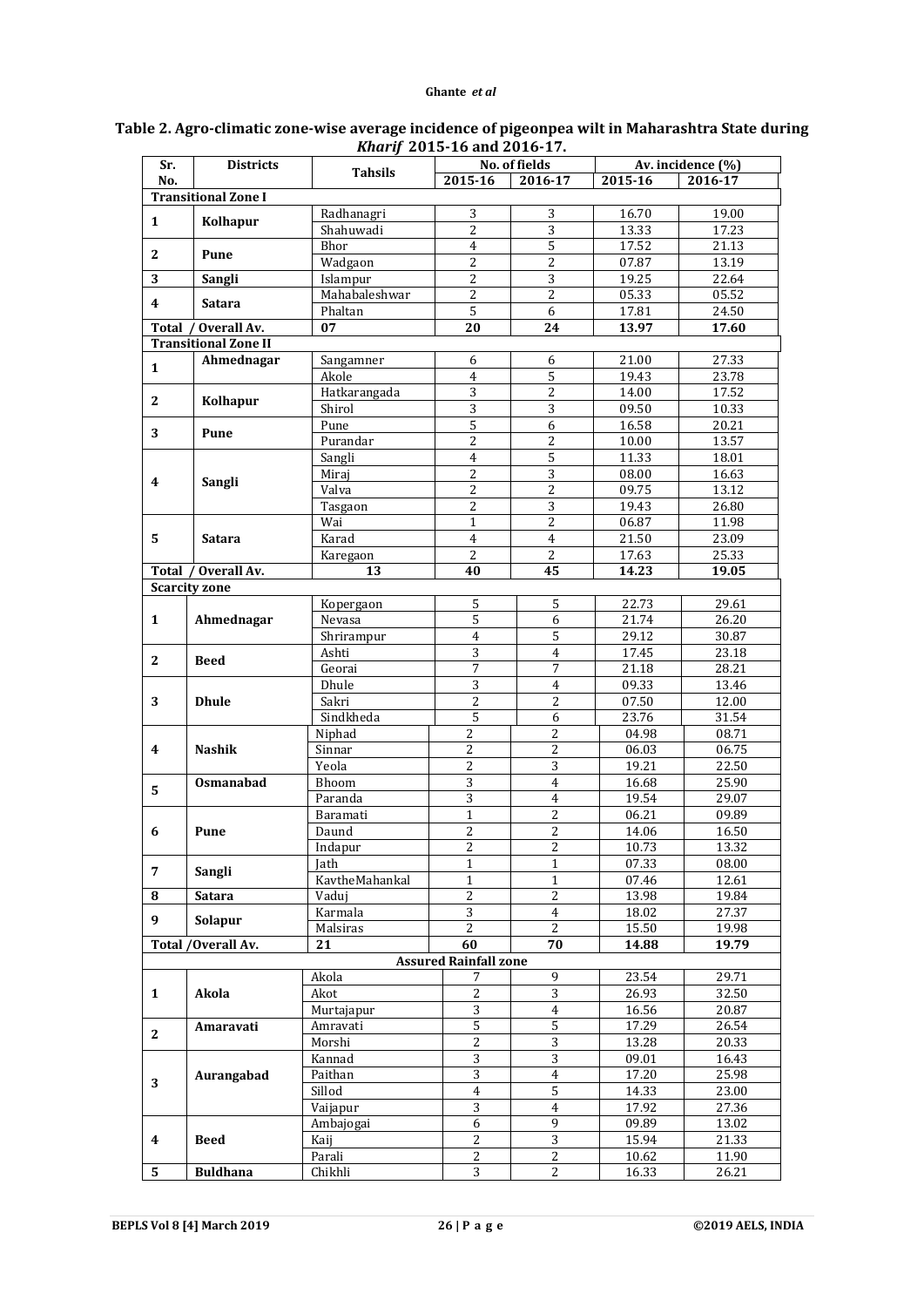| $\overline{4}$<br>5<br>21.68<br>Mehkar<br>30.62<br>$\overline{3}$<br>$\overline{2}$<br>14.21<br>16.98<br>Shegaon<br>Sindhkhed Raja<br>$\overline{4}$<br>6<br>29.52<br>37.68<br>Hingoli<br>$\overline{2}$<br>$\overline{2}$<br>06.33<br>11.35<br>Sengaon<br>6<br>$\overline{4}$<br>5<br>Ambad<br>21.82<br>27.50<br>5<br>$\overline{7}$<br>23.54<br>29.54<br>Bhokardan<br>Jafrabad<br>$\overline{4}$<br>$\overline{4}$<br>19.78<br>20.85<br>7<br>Jalna<br>9<br>Badnapur<br>8<br>28.90<br>31.52<br>$\overline{7}$<br>9<br>31.33<br>Mantha<br>38.04<br>$\overline{7}$<br>9<br>21.65<br>30.41<br>Ahmadpur<br>5<br>23.87<br>32.32<br>Chakur<br>$\overline{4}$<br>$\overline{4}$<br>6<br>19.00<br>23.14<br>8<br>Latur<br>Latur<br>$\overline{3}$<br>$\overline{4}$<br>26.17<br>32.50<br>Renapur<br>$\overline{7}$<br>9<br>31.89<br>39.42<br>Udgir<br><b>No. of Fields</b><br>Av. Incidence (%)<br>Sr.<br><b>Districts</b><br><b>Tahsils</b><br>No.<br>2015-16<br>2016-17<br>2015-16<br>2016-17<br>08.12<br>07.06<br>Deglur<br>3<br>4<br>Kandhar<br>$\overline{2}$<br>2<br>11.52<br>14.74<br>2<br>3<br>Loha<br>13.35<br>17.90<br>9<br><b>Nanded</b><br>$\overline{3}$<br>Mudkhed<br>$\overline{4}$<br>21.58<br>27.18<br>2<br>2<br>16.25<br>22.00<br>Naigaon<br>$\overline{c}$<br>Nanded<br>$\overline{4}$<br>11.36<br>17.83<br>3<br>Kalamb<br>$\overline{4}$<br>18.03<br>Osmanabad<br>26.97<br>10<br>5<br>7<br>17.49<br>24.83<br>Osmanabad<br>3<br>3<br>14.95<br>19.34<br>Gangakhed<br>$\overline{c}$<br>$\overline{4}$<br>16.12<br>23.87<br>Jintur<br>5<br>6<br>Manwath<br>15.33<br>31.05<br>11<br>Parbhani<br>13<br>17<br>17.82<br>23.75<br>Parbhani<br>17.33<br>5<br>21.56<br>Purna<br>4<br>5<br>8<br>Selu<br>22.84<br>28.68<br>172<br>Total / Overall Av.<br>42<br>208<br>18.12<br>24.39<br>Moderate rainfall zone<br>Aundha<br>$\overline{2}$<br>3<br>18.83<br>30.01<br>5<br>$\overline{4}$<br>21.90<br>Basamat<br>32.63<br>1<br>Hingoli<br>5<br>$\overline{3}$<br>17.73<br>Hingoli<br>26.37<br>$\overline{2}$<br>$\overline{2}$<br>28.36<br>37.98<br>Kalanuri<br>$\overline{c}$<br>Kamthi<br>$\overline{4}$<br>34.58<br>40.16<br>$\mathbf{2}$<br><b>Nagpur</b><br>3<br>37.45<br>Ramtek<br>$\overline{4}$<br>42.33<br>5<br>3<br>23.90<br>29.64<br>Malegaon<br>$\overline{c}$<br>Mangrulpir<br>$\overline{4}$<br>27.39<br>21.83<br>3<br>Washim<br>Risod<br>3<br>4<br>17.95<br>23.54<br>5<br>$\overline{4}$<br>29.50<br>34.28<br>Washim<br>$\overline{c}$<br>$\mathbf{2}$<br>33.21<br>Dharwha<br>23.59<br>3<br>$\sqrt{3}$<br>Pusad<br>23.38<br>39.85<br>Yavatmal<br>4<br>Umerkhed<br>2<br>2<br>21.00<br>32.86<br>3<br>$\overline{c}$<br>Wani<br>22.93<br>29.36<br>50<br>Total / Overall Av.<br>14<br>38<br>32.83<br>24.50<br>Cumulative Total /<br>330<br>397<br>17.14<br>22.73<br>Av. |  |       |   |                |       |       |
|-----------------------------------------------------------------------------------------------------------------------------------------------------------------------------------------------------------------------------------------------------------------------------------------------------------------------------------------------------------------------------------------------------------------------------------------------------------------------------------------------------------------------------------------------------------------------------------------------------------------------------------------------------------------------------------------------------------------------------------------------------------------------------------------------------------------------------------------------------------------------------------------------------------------------------------------------------------------------------------------------------------------------------------------------------------------------------------------------------------------------------------------------------------------------------------------------------------------------------------------------------------------------------------------------------------------------------------------------------------------------------------------------------------------------------------------------------------------------------------------------------------------------------------------------------------------------------------------------------------------------------------------------------------------------------------------------------------------------------------------------------------------------------------------------------------------------------------------------------------------------------------------------------------------------------------------------------------------------------------------------------------------------------------------------------------------------------------------------------------------------------------------------------------------------------------------------------------------------------------------------------------------------------------------------------------------------------------------------------------------------------------------------------------------------------------------------------------------------------------------------------------------------------------------------------------------------------------------------------------------------------------------------------------------------------------------------------------------------------------------------------------------------------------|--|-------|---|----------------|-------|-------|
|                                                                                                                                                                                                                                                                                                                                                                                                                                                                                                                                                                                                                                                                                                                                                                                                                                                                                                                                                                                                                                                                                                                                                                                                                                                                                                                                                                                                                                                                                                                                                                                                                                                                                                                                                                                                                                                                                                                                                                                                                                                                                                                                                                                                                                                                                                                                                                                                                                                                                                                                                                                                                                                                                                                                                                                   |  | Lonar | 2 | $\overline{2}$ | 11.50 | 19.37 |
|                                                                                                                                                                                                                                                                                                                                                                                                                                                                                                                                                                                                                                                                                                                                                                                                                                                                                                                                                                                                                                                                                                                                                                                                                                                                                                                                                                                                                                                                                                                                                                                                                                                                                                                                                                                                                                                                                                                                                                                                                                                                                                                                                                                                                                                                                                                                                                                                                                                                                                                                                                                                                                                                                                                                                                                   |  |       |   |                |       |       |
|                                                                                                                                                                                                                                                                                                                                                                                                                                                                                                                                                                                                                                                                                                                                                                                                                                                                                                                                                                                                                                                                                                                                                                                                                                                                                                                                                                                                                                                                                                                                                                                                                                                                                                                                                                                                                                                                                                                                                                                                                                                                                                                                                                                                                                                                                                                                                                                                                                                                                                                                                                                                                                                                                                                                                                                   |  |       |   |                |       |       |
|                                                                                                                                                                                                                                                                                                                                                                                                                                                                                                                                                                                                                                                                                                                                                                                                                                                                                                                                                                                                                                                                                                                                                                                                                                                                                                                                                                                                                                                                                                                                                                                                                                                                                                                                                                                                                                                                                                                                                                                                                                                                                                                                                                                                                                                                                                                                                                                                                                                                                                                                                                                                                                                                                                                                                                                   |  |       |   |                |       |       |
|                                                                                                                                                                                                                                                                                                                                                                                                                                                                                                                                                                                                                                                                                                                                                                                                                                                                                                                                                                                                                                                                                                                                                                                                                                                                                                                                                                                                                                                                                                                                                                                                                                                                                                                                                                                                                                                                                                                                                                                                                                                                                                                                                                                                                                                                                                                                                                                                                                                                                                                                                                                                                                                                                                                                                                                   |  |       |   |                |       |       |
|                                                                                                                                                                                                                                                                                                                                                                                                                                                                                                                                                                                                                                                                                                                                                                                                                                                                                                                                                                                                                                                                                                                                                                                                                                                                                                                                                                                                                                                                                                                                                                                                                                                                                                                                                                                                                                                                                                                                                                                                                                                                                                                                                                                                                                                                                                                                                                                                                                                                                                                                                                                                                                                                                                                                                                                   |  |       |   |                |       |       |
|                                                                                                                                                                                                                                                                                                                                                                                                                                                                                                                                                                                                                                                                                                                                                                                                                                                                                                                                                                                                                                                                                                                                                                                                                                                                                                                                                                                                                                                                                                                                                                                                                                                                                                                                                                                                                                                                                                                                                                                                                                                                                                                                                                                                                                                                                                                                                                                                                                                                                                                                                                                                                                                                                                                                                                                   |  |       |   |                |       |       |
|                                                                                                                                                                                                                                                                                                                                                                                                                                                                                                                                                                                                                                                                                                                                                                                                                                                                                                                                                                                                                                                                                                                                                                                                                                                                                                                                                                                                                                                                                                                                                                                                                                                                                                                                                                                                                                                                                                                                                                                                                                                                                                                                                                                                                                                                                                                                                                                                                                                                                                                                                                                                                                                                                                                                                                                   |  |       |   |                |       |       |
|                                                                                                                                                                                                                                                                                                                                                                                                                                                                                                                                                                                                                                                                                                                                                                                                                                                                                                                                                                                                                                                                                                                                                                                                                                                                                                                                                                                                                                                                                                                                                                                                                                                                                                                                                                                                                                                                                                                                                                                                                                                                                                                                                                                                                                                                                                                                                                                                                                                                                                                                                                                                                                                                                                                                                                                   |  |       |   |                |       |       |
|                                                                                                                                                                                                                                                                                                                                                                                                                                                                                                                                                                                                                                                                                                                                                                                                                                                                                                                                                                                                                                                                                                                                                                                                                                                                                                                                                                                                                                                                                                                                                                                                                                                                                                                                                                                                                                                                                                                                                                                                                                                                                                                                                                                                                                                                                                                                                                                                                                                                                                                                                                                                                                                                                                                                                                                   |  |       |   |                |       |       |
|                                                                                                                                                                                                                                                                                                                                                                                                                                                                                                                                                                                                                                                                                                                                                                                                                                                                                                                                                                                                                                                                                                                                                                                                                                                                                                                                                                                                                                                                                                                                                                                                                                                                                                                                                                                                                                                                                                                                                                                                                                                                                                                                                                                                                                                                                                                                                                                                                                                                                                                                                                                                                                                                                                                                                                                   |  |       |   |                |       |       |
|                                                                                                                                                                                                                                                                                                                                                                                                                                                                                                                                                                                                                                                                                                                                                                                                                                                                                                                                                                                                                                                                                                                                                                                                                                                                                                                                                                                                                                                                                                                                                                                                                                                                                                                                                                                                                                                                                                                                                                                                                                                                                                                                                                                                                                                                                                                                                                                                                                                                                                                                                                                                                                                                                                                                                                                   |  |       |   |                |       |       |
|                                                                                                                                                                                                                                                                                                                                                                                                                                                                                                                                                                                                                                                                                                                                                                                                                                                                                                                                                                                                                                                                                                                                                                                                                                                                                                                                                                                                                                                                                                                                                                                                                                                                                                                                                                                                                                                                                                                                                                                                                                                                                                                                                                                                                                                                                                                                                                                                                                                                                                                                                                                                                                                                                                                                                                                   |  |       |   |                |       |       |
|                                                                                                                                                                                                                                                                                                                                                                                                                                                                                                                                                                                                                                                                                                                                                                                                                                                                                                                                                                                                                                                                                                                                                                                                                                                                                                                                                                                                                                                                                                                                                                                                                                                                                                                                                                                                                                                                                                                                                                                                                                                                                                                                                                                                                                                                                                                                                                                                                                                                                                                                                                                                                                                                                                                                                                                   |  |       |   |                |       |       |
|                                                                                                                                                                                                                                                                                                                                                                                                                                                                                                                                                                                                                                                                                                                                                                                                                                                                                                                                                                                                                                                                                                                                                                                                                                                                                                                                                                                                                                                                                                                                                                                                                                                                                                                                                                                                                                                                                                                                                                                                                                                                                                                                                                                                                                                                                                                                                                                                                                                                                                                                                                                                                                                                                                                                                                                   |  |       |   |                |       |       |
|                                                                                                                                                                                                                                                                                                                                                                                                                                                                                                                                                                                                                                                                                                                                                                                                                                                                                                                                                                                                                                                                                                                                                                                                                                                                                                                                                                                                                                                                                                                                                                                                                                                                                                                                                                                                                                                                                                                                                                                                                                                                                                                                                                                                                                                                                                                                                                                                                                                                                                                                                                                                                                                                                                                                                                                   |  |       |   |                |       |       |
|                                                                                                                                                                                                                                                                                                                                                                                                                                                                                                                                                                                                                                                                                                                                                                                                                                                                                                                                                                                                                                                                                                                                                                                                                                                                                                                                                                                                                                                                                                                                                                                                                                                                                                                                                                                                                                                                                                                                                                                                                                                                                                                                                                                                                                                                                                                                                                                                                                                                                                                                                                                                                                                                                                                                                                                   |  |       |   |                |       |       |
|                                                                                                                                                                                                                                                                                                                                                                                                                                                                                                                                                                                                                                                                                                                                                                                                                                                                                                                                                                                                                                                                                                                                                                                                                                                                                                                                                                                                                                                                                                                                                                                                                                                                                                                                                                                                                                                                                                                                                                                                                                                                                                                                                                                                                                                                                                                                                                                                                                                                                                                                                                                                                                                                                                                                                                                   |  |       |   |                |       |       |
|                                                                                                                                                                                                                                                                                                                                                                                                                                                                                                                                                                                                                                                                                                                                                                                                                                                                                                                                                                                                                                                                                                                                                                                                                                                                                                                                                                                                                                                                                                                                                                                                                                                                                                                                                                                                                                                                                                                                                                                                                                                                                                                                                                                                                                                                                                                                                                                                                                                                                                                                                                                                                                                                                                                                                                                   |  |       |   |                |       |       |
|                                                                                                                                                                                                                                                                                                                                                                                                                                                                                                                                                                                                                                                                                                                                                                                                                                                                                                                                                                                                                                                                                                                                                                                                                                                                                                                                                                                                                                                                                                                                                                                                                                                                                                                                                                                                                                                                                                                                                                                                                                                                                                                                                                                                                                                                                                                                                                                                                                                                                                                                                                                                                                                                                                                                                                                   |  |       |   |                |       |       |
|                                                                                                                                                                                                                                                                                                                                                                                                                                                                                                                                                                                                                                                                                                                                                                                                                                                                                                                                                                                                                                                                                                                                                                                                                                                                                                                                                                                                                                                                                                                                                                                                                                                                                                                                                                                                                                                                                                                                                                                                                                                                                                                                                                                                                                                                                                                                                                                                                                                                                                                                                                                                                                                                                                                                                                                   |  |       |   |                |       |       |
|                                                                                                                                                                                                                                                                                                                                                                                                                                                                                                                                                                                                                                                                                                                                                                                                                                                                                                                                                                                                                                                                                                                                                                                                                                                                                                                                                                                                                                                                                                                                                                                                                                                                                                                                                                                                                                                                                                                                                                                                                                                                                                                                                                                                                                                                                                                                                                                                                                                                                                                                                                                                                                                                                                                                                                                   |  |       |   |                |       |       |
|                                                                                                                                                                                                                                                                                                                                                                                                                                                                                                                                                                                                                                                                                                                                                                                                                                                                                                                                                                                                                                                                                                                                                                                                                                                                                                                                                                                                                                                                                                                                                                                                                                                                                                                                                                                                                                                                                                                                                                                                                                                                                                                                                                                                                                                                                                                                                                                                                                                                                                                                                                                                                                                                                                                                                                                   |  |       |   |                |       |       |
|                                                                                                                                                                                                                                                                                                                                                                                                                                                                                                                                                                                                                                                                                                                                                                                                                                                                                                                                                                                                                                                                                                                                                                                                                                                                                                                                                                                                                                                                                                                                                                                                                                                                                                                                                                                                                                                                                                                                                                                                                                                                                                                                                                                                                                                                                                                                                                                                                                                                                                                                                                                                                                                                                                                                                                                   |  |       |   |                |       |       |
|                                                                                                                                                                                                                                                                                                                                                                                                                                                                                                                                                                                                                                                                                                                                                                                                                                                                                                                                                                                                                                                                                                                                                                                                                                                                                                                                                                                                                                                                                                                                                                                                                                                                                                                                                                                                                                                                                                                                                                                                                                                                                                                                                                                                                                                                                                                                                                                                                                                                                                                                                                                                                                                                                                                                                                                   |  |       |   |                |       |       |
|                                                                                                                                                                                                                                                                                                                                                                                                                                                                                                                                                                                                                                                                                                                                                                                                                                                                                                                                                                                                                                                                                                                                                                                                                                                                                                                                                                                                                                                                                                                                                                                                                                                                                                                                                                                                                                                                                                                                                                                                                                                                                                                                                                                                                                                                                                                                                                                                                                                                                                                                                                                                                                                                                                                                                                                   |  |       |   |                |       |       |
|                                                                                                                                                                                                                                                                                                                                                                                                                                                                                                                                                                                                                                                                                                                                                                                                                                                                                                                                                                                                                                                                                                                                                                                                                                                                                                                                                                                                                                                                                                                                                                                                                                                                                                                                                                                                                                                                                                                                                                                                                                                                                                                                                                                                                                                                                                                                                                                                                                                                                                                                                                                                                                                                                                                                                                                   |  |       |   |                |       |       |
|                                                                                                                                                                                                                                                                                                                                                                                                                                                                                                                                                                                                                                                                                                                                                                                                                                                                                                                                                                                                                                                                                                                                                                                                                                                                                                                                                                                                                                                                                                                                                                                                                                                                                                                                                                                                                                                                                                                                                                                                                                                                                                                                                                                                                                                                                                                                                                                                                                                                                                                                                                                                                                                                                                                                                                                   |  |       |   |                |       |       |
|                                                                                                                                                                                                                                                                                                                                                                                                                                                                                                                                                                                                                                                                                                                                                                                                                                                                                                                                                                                                                                                                                                                                                                                                                                                                                                                                                                                                                                                                                                                                                                                                                                                                                                                                                                                                                                                                                                                                                                                                                                                                                                                                                                                                                                                                                                                                                                                                                                                                                                                                                                                                                                                                                                                                                                                   |  |       |   |                |       |       |
|                                                                                                                                                                                                                                                                                                                                                                                                                                                                                                                                                                                                                                                                                                                                                                                                                                                                                                                                                                                                                                                                                                                                                                                                                                                                                                                                                                                                                                                                                                                                                                                                                                                                                                                                                                                                                                                                                                                                                                                                                                                                                                                                                                                                                                                                                                                                                                                                                                                                                                                                                                                                                                                                                                                                                                                   |  |       |   |                |       |       |
|                                                                                                                                                                                                                                                                                                                                                                                                                                                                                                                                                                                                                                                                                                                                                                                                                                                                                                                                                                                                                                                                                                                                                                                                                                                                                                                                                                                                                                                                                                                                                                                                                                                                                                                                                                                                                                                                                                                                                                                                                                                                                                                                                                                                                                                                                                                                                                                                                                                                                                                                                                                                                                                                                                                                                                                   |  |       |   |                |       |       |
|                                                                                                                                                                                                                                                                                                                                                                                                                                                                                                                                                                                                                                                                                                                                                                                                                                                                                                                                                                                                                                                                                                                                                                                                                                                                                                                                                                                                                                                                                                                                                                                                                                                                                                                                                                                                                                                                                                                                                                                                                                                                                                                                                                                                                                                                                                                                                                                                                                                                                                                                                                                                                                                                                                                                                                                   |  |       |   |                |       |       |
|                                                                                                                                                                                                                                                                                                                                                                                                                                                                                                                                                                                                                                                                                                                                                                                                                                                                                                                                                                                                                                                                                                                                                                                                                                                                                                                                                                                                                                                                                                                                                                                                                                                                                                                                                                                                                                                                                                                                                                                                                                                                                                                                                                                                                                                                                                                                                                                                                                                                                                                                                                                                                                                                                                                                                                                   |  |       |   |                |       |       |
|                                                                                                                                                                                                                                                                                                                                                                                                                                                                                                                                                                                                                                                                                                                                                                                                                                                                                                                                                                                                                                                                                                                                                                                                                                                                                                                                                                                                                                                                                                                                                                                                                                                                                                                                                                                                                                                                                                                                                                                                                                                                                                                                                                                                                                                                                                                                                                                                                                                                                                                                                                                                                                                                                                                                                                                   |  |       |   |                |       |       |
|                                                                                                                                                                                                                                                                                                                                                                                                                                                                                                                                                                                                                                                                                                                                                                                                                                                                                                                                                                                                                                                                                                                                                                                                                                                                                                                                                                                                                                                                                                                                                                                                                                                                                                                                                                                                                                                                                                                                                                                                                                                                                                                                                                                                                                                                                                                                                                                                                                                                                                                                                                                                                                                                                                                                                                                   |  |       |   |                |       |       |
|                                                                                                                                                                                                                                                                                                                                                                                                                                                                                                                                                                                                                                                                                                                                                                                                                                                                                                                                                                                                                                                                                                                                                                                                                                                                                                                                                                                                                                                                                                                                                                                                                                                                                                                                                                                                                                                                                                                                                                                                                                                                                                                                                                                                                                                                                                                                                                                                                                                                                                                                                                                                                                                                                                                                                                                   |  |       |   |                |       |       |
|                                                                                                                                                                                                                                                                                                                                                                                                                                                                                                                                                                                                                                                                                                                                                                                                                                                                                                                                                                                                                                                                                                                                                                                                                                                                                                                                                                                                                                                                                                                                                                                                                                                                                                                                                                                                                                                                                                                                                                                                                                                                                                                                                                                                                                                                                                                                                                                                                                                                                                                                                                                                                                                                                                                                                                                   |  |       |   |                |       |       |
|                                                                                                                                                                                                                                                                                                                                                                                                                                                                                                                                                                                                                                                                                                                                                                                                                                                                                                                                                                                                                                                                                                                                                                                                                                                                                                                                                                                                                                                                                                                                                                                                                                                                                                                                                                                                                                                                                                                                                                                                                                                                                                                                                                                                                                                                                                                                                                                                                                                                                                                                                                                                                                                                                                                                                                                   |  |       |   |                |       |       |
|                                                                                                                                                                                                                                                                                                                                                                                                                                                                                                                                                                                                                                                                                                                                                                                                                                                                                                                                                                                                                                                                                                                                                                                                                                                                                                                                                                                                                                                                                                                                                                                                                                                                                                                                                                                                                                                                                                                                                                                                                                                                                                                                                                                                                                                                                                                                                                                                                                                                                                                                                                                                                                                                                                                                                                                   |  |       |   |                |       |       |
|                                                                                                                                                                                                                                                                                                                                                                                                                                                                                                                                                                                                                                                                                                                                                                                                                                                                                                                                                                                                                                                                                                                                                                                                                                                                                                                                                                                                                                                                                                                                                                                                                                                                                                                                                                                                                                                                                                                                                                                                                                                                                                                                                                                                                                                                                                                                                                                                                                                                                                                                                                                                                                                                                                                                                                                   |  |       |   |                |       |       |
|                                                                                                                                                                                                                                                                                                                                                                                                                                                                                                                                                                                                                                                                                                                                                                                                                                                                                                                                                                                                                                                                                                                                                                                                                                                                                                                                                                                                                                                                                                                                                                                                                                                                                                                                                                                                                                                                                                                                                                                                                                                                                                                                                                                                                                                                                                                                                                                                                                                                                                                                                                                                                                                                                                                                                                                   |  |       |   |                |       |       |
|                                                                                                                                                                                                                                                                                                                                                                                                                                                                                                                                                                                                                                                                                                                                                                                                                                                                                                                                                                                                                                                                                                                                                                                                                                                                                                                                                                                                                                                                                                                                                                                                                                                                                                                                                                                                                                                                                                                                                                                                                                                                                                                                                                                                                                                                                                                                                                                                                                                                                                                                                                                                                                                                                                                                                                                   |  |       |   |                |       |       |
|                                                                                                                                                                                                                                                                                                                                                                                                                                                                                                                                                                                                                                                                                                                                                                                                                                                                                                                                                                                                                                                                                                                                                                                                                                                                                                                                                                                                                                                                                                                                                                                                                                                                                                                                                                                                                                                                                                                                                                                                                                                                                                                                                                                                                                                                                                                                                                                                                                                                                                                                                                                                                                                                                                                                                                                   |  |       |   |                |       |       |
|                                                                                                                                                                                                                                                                                                                                                                                                                                                                                                                                                                                                                                                                                                                                                                                                                                                                                                                                                                                                                                                                                                                                                                                                                                                                                                                                                                                                                                                                                                                                                                                                                                                                                                                                                                                                                                                                                                                                                                                                                                                                                                                                                                                                                                                                                                                                                                                                                                                                                                                                                                                                                                                                                                                                                                                   |  |       |   |                |       |       |
|                                                                                                                                                                                                                                                                                                                                                                                                                                                                                                                                                                                                                                                                                                                                                                                                                                                                                                                                                                                                                                                                                                                                                                                                                                                                                                                                                                                                                                                                                                                                                                                                                                                                                                                                                                                                                                                                                                                                                                                                                                                                                                                                                                                                                                                                                                                                                                                                                                                                                                                                                                                                                                                                                                                                                                                   |  |       |   |                |       |       |
|                                                                                                                                                                                                                                                                                                                                                                                                                                                                                                                                                                                                                                                                                                                                                                                                                                                                                                                                                                                                                                                                                                                                                                                                                                                                                                                                                                                                                                                                                                                                                                                                                                                                                                                                                                                                                                                                                                                                                                                                                                                                                                                                                                                                                                                                                                                                                                                                                                                                                                                                                                                                                                                                                                                                                                                   |  |       |   |                |       |       |
|                                                                                                                                                                                                                                                                                                                                                                                                                                                                                                                                                                                                                                                                                                                                                                                                                                                                                                                                                                                                                                                                                                                                                                                                                                                                                                                                                                                                                                                                                                                                                                                                                                                                                                                                                                                                                                                                                                                                                                                                                                                                                                                                                                                                                                                                                                                                                                                                                                                                                                                                                                                                                                                                                                                                                                                   |  |       |   |                |       |       |
|                                                                                                                                                                                                                                                                                                                                                                                                                                                                                                                                                                                                                                                                                                                                                                                                                                                                                                                                                                                                                                                                                                                                                                                                                                                                                                                                                                                                                                                                                                                                                                                                                                                                                                                                                                                                                                                                                                                                                                                                                                                                                                                                                                                                                                                                                                                                                                                                                                                                                                                                                                                                                                                                                                                                                                                   |  |       |   |                |       |       |
|                                                                                                                                                                                                                                                                                                                                                                                                                                                                                                                                                                                                                                                                                                                                                                                                                                                                                                                                                                                                                                                                                                                                                                                                                                                                                                                                                                                                                                                                                                                                                                                                                                                                                                                                                                                                                                                                                                                                                                                                                                                                                                                                                                                                                                                                                                                                                                                                                                                                                                                                                                                                                                                                                                                                                                                   |  |       |   |                |       |       |
|                                                                                                                                                                                                                                                                                                                                                                                                                                                                                                                                                                                                                                                                                                                                                                                                                                                                                                                                                                                                                                                                                                                                                                                                                                                                                                                                                                                                                                                                                                                                                                                                                                                                                                                                                                                                                                                                                                                                                                                                                                                                                                                                                                                                                                                                                                                                                                                                                                                                                                                                                                                                                                                                                                                                                                                   |  |       |   |                |       |       |
|                                                                                                                                                                                                                                                                                                                                                                                                                                                                                                                                                                                                                                                                                                                                                                                                                                                                                                                                                                                                                                                                                                                                                                                                                                                                                                                                                                                                                                                                                                                                                                                                                                                                                                                                                                                                                                                                                                                                                                                                                                                                                                                                                                                                                                                                                                                                                                                                                                                                                                                                                                                                                                                                                                                                                                                   |  |       |   |                |       |       |

## **Tahsil-wise** *Fusarium* **wilt incidence**

The results (Table 3) revealed that the tahsil-wise pigeonpea wilt disease incidences were comparatively lower during *Kharif* 2015-16 in the range of 04.98 (Niphad located in Scarcity zone) to 37.45 per cent (Ramtek located in Moderate Rainfall Zone) with overall average of 18.14 per cent than during *Kharif* 2016-17 where the range of wilt disease incidence was 05.52 (Mahabaleshwar located in Transitional Zone I) to 42.33 (Ramtek located in Moderate Rainfall Zone) per cent with overall average of 24.15 per cent.

The mean wilt incidence (*Kharif* 2015-16 and *Kharif* 2016-17) results revealed maximum wilt incidence in Ramtek (39.89 %) followed by Kamthi (37.37%) and Udgir (35.66%) whereas, it was minimum in the Mahabaleshwar (05.43 %) and followed by Sinnar (06.39 %).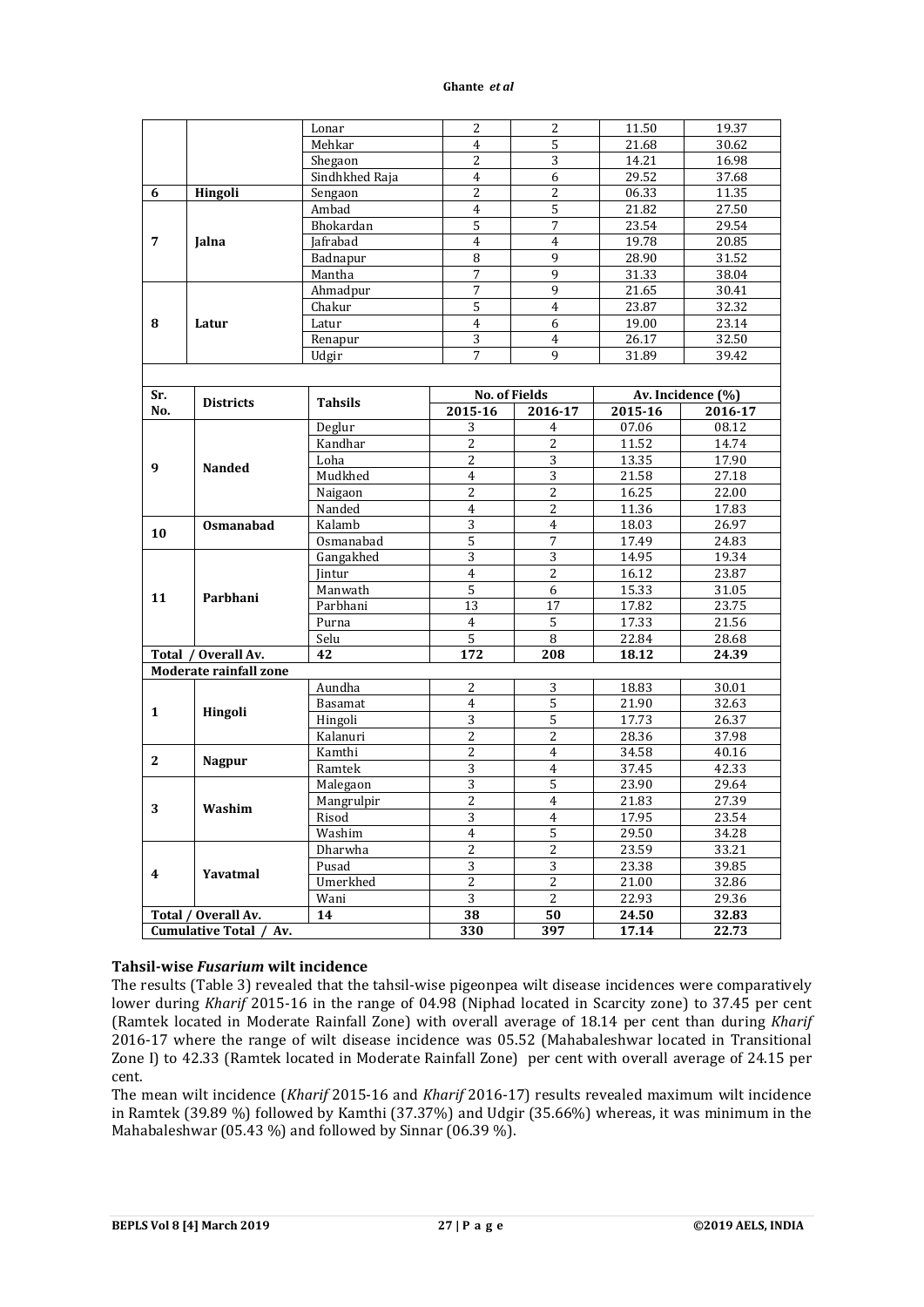| Sr. No.         | <b>Tahsils</b>          | <b>Agro-climatic zones</b>         | Average<br>incidence | Average<br>incidence | <b>Mean wilt</b><br>incidence |
|-----------------|-------------------------|------------------------------------|----------------------|----------------------|-------------------------------|
|                 |                         | (Districts)                        | 2015-16 (%)          | 2016-17(%)           |                               |
|                 |                         |                                    | 16.70                |                      | (%)<br>17.85                  |
| 1<br>2          | Radhanagri<br>Shahuwadi | TZ-I (Kolhapur)<br>TZ-I (Kolhapur) | 13.33                | 19.00<br>17.23       | 15.28                         |
| 3               | Hatkarangada            | TZ-II (Kolhapur)                   | 14.00                | 17.52                | 15.76                         |
| 4               | Shirol                  | TZ-II (Kolhapur)                   | 09.50                | 10.33                | 9.92                          |
| Total/Av.       | 04                      |                                    | 13.38                | 16.02                | 14.70                         |
| 5               | Bhor                    | TZ-I (Pune)                        | 17.52                | 21.13                | 19.33                         |
| 6               | Wadgaon                 | TZ-I (Pune)                        | 07.87                | 13.19                | 10.53                         |
| 7               | Pune                    | TZ-II (Pune)                       | 16.58                | 20.21                | 18.40                         |
| 8               | Purandar                | TZ-II (Pune)                       | 10.00                | 13.57                | 11.79                         |
| 9               | Baramati                | SZ (Pune)                          | 06.21                | 09.89                | 8.05                          |
| 10              | Daund                   | $\overline{\text{SZ}}$ (Pune)      | 14.06                | 16.50                | 15.28                         |
| 11              | Indapur                 | SZ (Pune)                          | 10.73                | 13.32                | 12.03                         |
| Total/Av.       | 07                      |                                    | 11.85                | 15.40                | 13.63                         |
| 12              | Islampur                | TZ-I (Sangli)                      | 19.25                | 22.64                | 20.95                         |
| 13              | <b>Jath</b>             | SZ (Sangli)                        | 07.33                | 08.00                | 7.67                          |
| 14              | KavtheMahankal          | SZ (Sangli)                        | 07.46                | 12.61                | 10.04                         |
| $\overline{15}$ | Sangli                  | TZ-II (Sangli)                     | 11.33                | 18.01                | 14.67                         |
| 16              | Miraj                   | TZ-II (Sangli)                     | 08.00                | 16.63                | 12.32                         |
| 17              | Valva                   | TZ-II (Sangli)                     | 09.75                | 13.12                | 11.44                         |
| 18              | Tasgaon                 | TZ-II (Sangli)                     | 19.43                | 26.80                | 23.12                         |
| Total/Av.       | 07                      |                                    | 11.79                | 16.83                | 14.31                         |
| 19              | Mahabaleshwar           | TZ-I (Satara)                      | 05.33                | 05.52                | 5.43                          |
| 20              | Phaltan                 | TZ-I (Satara)                      | 17.81                | 24.50                | 21.16                         |
| 21              | Wai                     | TZ-II (Satara)                     | 06.87                | 11.98                | 9.43                          |
| 22              | Karad                   | TZ-II (Satara)                     | 21.50                | 23.09                | 22.30                         |
| 23              | Karegaon                | TZ-II (Satara)                     | 17.63                | 25.33                | 21.48                         |
| 24              | Vaduj                   | SZ (Satara)                        | 13.98                | 19.84                | 16.91                         |
| Total/Av.       | 06                      |                                    | 13.85                | 18.38                | 16.12                         |
| 25              | Sangamner               | TZ-II (Ahmednagar)                 | 21.00                | 27.33                | 24.17                         |
| 26              | Akole                   | TZ-II (Ahmednagar)                 | 19.43                | 23.78                | 21.61                         |
| 27              | Kopergaon               | SZ (Ahmednagar)                    | 22.73                | 29.61                | 26.17                         |
| 28              | Nevasa                  | SZ (Ahmednagar)                    | 21.74                | 26.20                | 23.97                         |
| 29              | Shrirampur              | SZ (Ahmednagar)                    | 29.12                | 30.87                | 30.00                         |
| Total/Av.       | 05                      |                                    | 22.80                | 27.56                | 25.18                         |
| 30              | Ashti                   | SZ (Beed)                          | 17.45                | 23.18                | 20.32                         |
| 31              | Georai                  | SZ (Beed)                          | 21.18                | 28.21                | 24.70                         |
| $\overline{32}$ | Ambajogai               | ARZ (Beed)                         | 09.89                | 13.02                | 11.46                         |
| $\overline{33}$ | Kaij                    | ARZ (Beed)                         | 15.94                | 21.33                | 18.64                         |
| 34              | Parali                  | ARZ (Beed)                         | 10.62                | 11.90                | 11.26                         |
| Total/Av.       | 05                      |                                    | 15.02                | 19.53                | 17.28                         |
| 35              | Dhule                   | SZ (Dhule)                         | 09.33                | 13.46                | 11.40                         |
| 36              | Sakri                   | SZ (Dhule)                         | 07.50                | 12.00                | 9.75                          |
| 37              | Sindkheda               | SZ (Dhule)                         | 23.76                | 31.54                | 27.65                         |
| Total/Av.       | 03                      |                                    | 13.53                | 19.00                | 16.27                         |
| 38              | Niphad                  | SZ (Nashik)                        | 04.98                | 08.71                | 6.85                          |
| 39              | Sinnar                  | SZ (Nashik)                        | 06.03                | 06.75                | 6.39                          |
| 40              | Yeola                   | SZ (Nashik)                        | 19.21                | 22.50                | 20.86                         |
| Total/Av.       | 03                      |                                    | 10.07                | 12.65                | 11.36                         |
| 41              | Bhoom                   | SZ (Osmanabad)                     | 16.68                | 25.90                | 21.29                         |
| 42              | Paranda                 | SZ (Osmanabad)                     | 19.54                | 29.07                | 24.31                         |
| 43              | Kalamb                  | ARZ (Osmanabad)                    | 18.03                | 26.97                | 22.50                         |
| 44              | Osmanabad               | ARZ (Osmanabad)                    | 17.49                | 24.83                | 21.16                         |
| Total/Av.       | 04                      |                                    | 17.94                | 26.69                | 22.32                         |
| 45              | Karmala                 | SZ (Solapur)                       | 18.02                | 27.37                | 22.70                         |
| 46              | Malsiras                | SZ (Solapur)                       | 15.50                | 19.98                | 17.74                         |
| Total/Av.       | 02                      |                                    | 16.76                | 23.68                | 20.22                         |
| 47              | Akola                   | ARZ (Akola)                        | 23.54                | 29.71                | 26.63                         |
| 48<br>49        | Akot                    | ARZ (Akola)                        | 26.93                | 32.50                | 29.72                         |
|                 | Murtajapur              | ARZ (Akola)                        | 16.56                | 20.87                | 18.72                         |
| Total/Av.       | 03                      |                                    | 22.34                | 27.69                | 25.02                         |
| 50              | Amravati                | ARZ (Amravati)                     | 17.29                | 26.54                | 21.92                         |

# **Table 3. Tahsil-wise pigeonpea wilt incidence in various Agro-climatic Zones of Maharashtra during** *Kharif* **2015-16 and 2016-17.**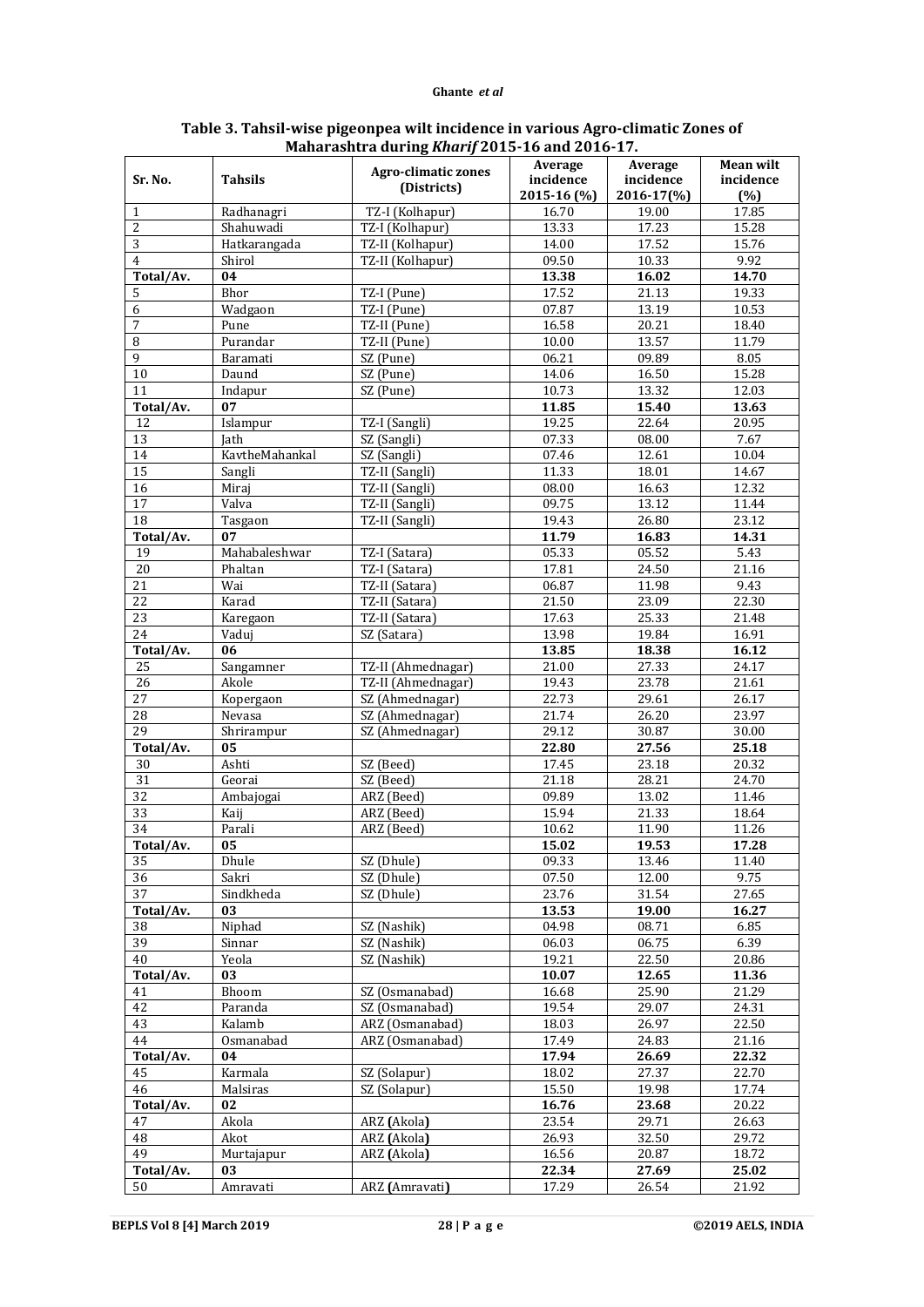| 51              | Morshi         | ARZ (Amravati)   | 13.28 | 20.33 | 16.81 |
|-----------------|----------------|------------------|-------|-------|-------|
| Total/Av.       | 02             |                  | 15.29 | 23.44 | 19.37 |
| 52              | Kannad         | ARZ (Aurangabad) | 09.01 | 16.43 | 12.72 |
| $\overline{53}$ | Paithan        | ARZ (Aurangabad) | 17.20 | 25.98 | 21.59 |
| 54              | Sillod         | ARZ (Aurangabad) | 14.33 | 23.00 | 18.67 |
| 55              |                |                  | 17.92 |       | 22.64 |
|                 | Vaijapur       | ARZ (Aurangabad) |       | 27.36 |       |
| Total/Av.       | 04             |                  | 14.62 | 23.19 | 18.91 |
| 56              | Chikhli        | ARZ (Buldhana)   | 16.33 | 26.21 | 21.27 |
| 57              | Lonar          | ARZ (Buldhana)   | 11.50 | 19.37 | 15.44 |
| 58              | Mehkar         | ARZ (Buldhana)   | 21.68 | 30.62 | 26.15 |
| $\overline{59}$ | Shegaon        | ARZ (Buldhana)   | 14.21 | 16.98 | 15.60 |
| 60              | Sindhkhed Raja | ARZ (Buldhana)   | 29.52 | 37.68 | 33.60 |
| Total/Av.       | 05             |                  | 18.65 | 26.17 | 22.41 |
| 61              | Sengaon        | ARZ (Hingoli)    | 06.33 | 11.35 | 8.84  |
| 62              | Aundha         | MRZ (Hingoli)    | 18.83 | 30.01 | 24.42 |
| 63              | Basamat        | MRZ (Hingoli)    | 21.90 | 32.63 | 27.27 |
| 64              | Hingoli        | MRZ (Hingoli)    | 17.73 | 26.37 | 22.05 |
| 65              | Kalanuri       | MRZ (Hingoli)    | 28.36 | 37.98 | 33.17 |
| Total/Av.       | 05             |                  | 18.63 | 27.67 | 23.15 |
| 66              | Ambad          | ARZ (Jalna)      | 21.82 | 27.50 | 24.66 |
| 67              | Bhokardan      | ARZ (Jalna)      | 23.54 | 29.54 | 26.54 |
| 68              | Jafrabad       | ARZ (Jalna)      | 19.78 | 20.85 | 20.32 |
| 69              | Badnapur       | ARZ (Jalna)      | 28.90 | 31.52 | 30.21 |
| $\overline{70}$ | Mantha         | ARZ (Jalna)      | 31.33 | 38.04 | 34.69 |
| Total/Av.       | 05             |                  | 25.07 | 29.49 | 27.28 |
| 71              | Ahmadpur       | ARZ (Latur)      | 21.65 | 30.41 | 26.03 |
| 72              | Chakur         | ARZ (Latur)      | 23.87 | 32.32 | 28.10 |
| 73              | Latur          | ARZ (Latur)      | 19.00 | 23.14 | 21.07 |
| 74              | Renapur        | ARZ (Latur)      | 26.17 | 32.50 | 29.34 |
| 75              | Udgir          | ARZ (Latur)      | 31.89 | 39.42 | 35.66 |
| Total/Av.       | 05             |                  | 24.52 | 31.56 | 28.04 |
| 76              | Deglur         | ARZ (Nanded)     | 07.06 | 08.12 | 7.59  |
| 77              | Kandhar        | ARZ (Nanded)     | 11.52 | 14.74 | 13.13 |
| 78              | Loha           | ARZ (Nanded)     | 13.35 | 17.90 | 15.63 |
| 79              | Mudkhed        | ARZ (Nanded)     | 21.58 | 27.18 | 24.38 |
| ${\bf 80}$      | Naigaon        | ARZ (Nanded)     | 16.25 | 22.00 | 19.13 |
| 81              | Nanded         | ARZ (Nanded)     | 11.36 | 17.83 | 14.60 |
| Total/Av.       | 06             |                  | 13.52 | 17.96 | 15.74 |
| 82              | Gangakhed      | ARZ (Parbhani)   | 14.95 | 19.34 | 17.15 |
| 83              | Jintur         | ARZ (Parbhani)   | 16.12 | 23.87 | 20.00 |
| 84              | Manwath        | ARZ (Parbhani)   | 15.33 | 31.05 | 23.19 |
| 85              | Parbhani       | ARZ (Parbhani)   | 17.82 | 23.75 | 20.79 |
| 86              | Purna          | ARZ (Parbhani)   | 17.33 | 21.56 | 19.45 |
| 87              | Selu           | ARZ (Parbhani)   | 22.84 | 28.68 | 25.76 |
| Total/Av.       | 06             |                  | 17.40 | 24.71 | 21.06 |
| 88              | Kamthi         | MRZ (Nagpur)     | 34.58 | 40.16 | 37.37 |
| 89              | Ramtek         | MRZ (Nagpur)     | 37.45 | 42.33 | 39.89 |
| Total/Av.       | 02             |                  | 36.02 | 41.25 | 38.64 |
| 90              | Malegaon       | MRZ (Washim)     | 23.90 | 29.64 | 26.77 |
| 91              | Mangrulpir     | MRZ (Washim)     | 21.83 | 27.39 | 24.61 |
| 92              | Risod          | MRZ (Washim)     | 17.95 | 23.54 | 20.75 |
| 93              | Washim         | MRZ (Washim)     | 29.50 | 34.28 | 31.89 |
| Total/Av        | 04             |                  | 23.30 | 28.71 | 26.01 |
| 94              | Dharwha        | MRZ (Yavatmal)   | 23.59 | 33.21 | 28.40 |
| 95              | Pusad          | MRZ (Yavatmal)   | 23.38 | 39.85 | 31.62 |
| 96              | Umerkhed       | MRZ (Yavatmal)   | 21.00 | 32.86 | 26.93 |
| 97              | Wani           | MRZ (Yavatmal)   | 22.93 | 29.36 | 26.15 |
| Total/Av.       | 04             |                  | 22.73 | 33.82 | 28.28 |
| Total           |                |                  |       |       |       |
| Overall Av.     | 97             |                  | 18.14 | 24.15 | 21.15 |

**TZ-I:** Transitional Zone-I, **TZ-II:** Transitional Zone-II, **SZ:** Scarcity Zone, **ARZ:** Assured Rainfall Zone, **MRZ:** Moderate Rainfall Zone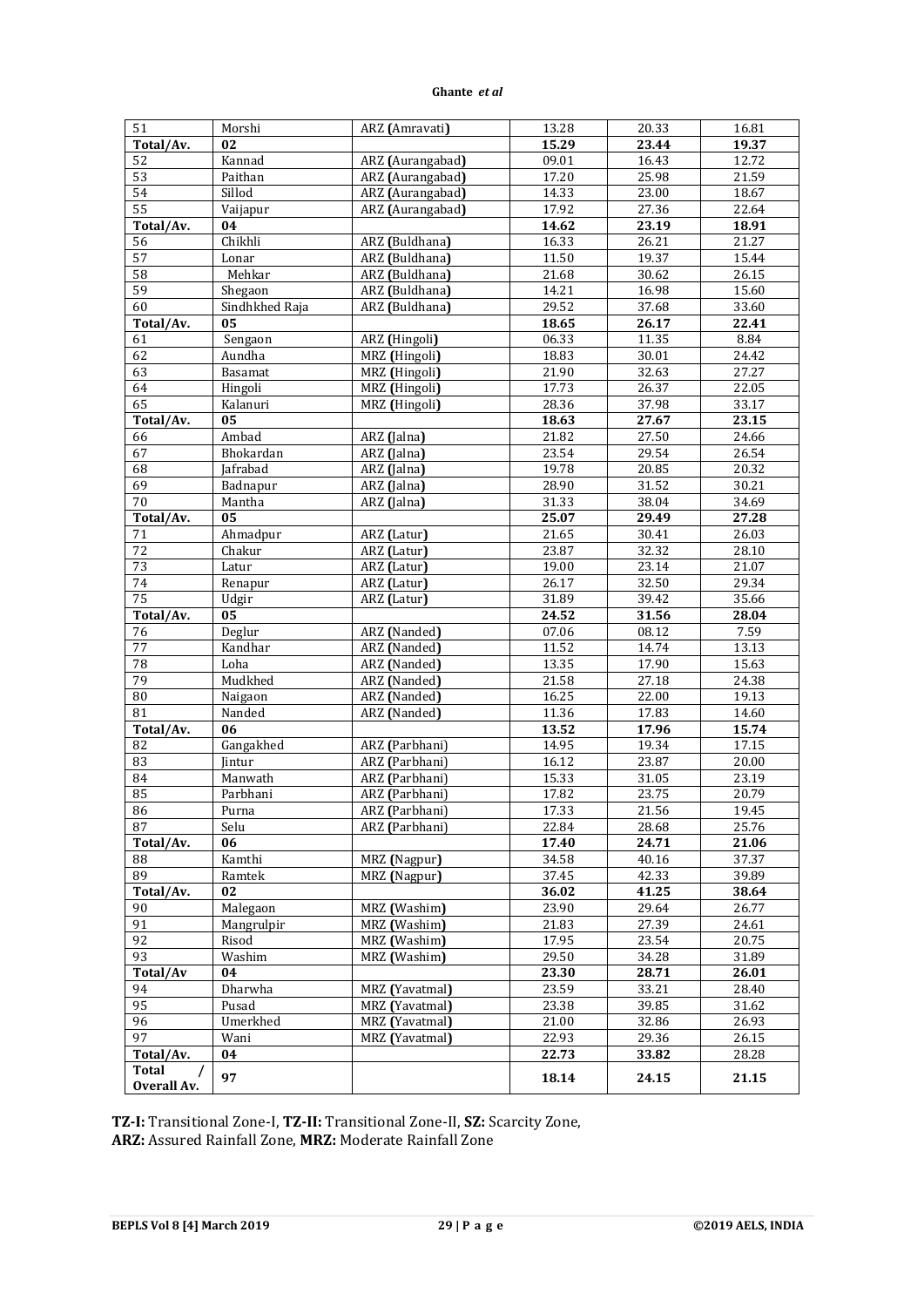# **District-wise** *Fusarium* **wilt incidence**

The results (Table 4) revealed that the district-wise pigeonpea wilt disease incidences were comparatively lower during *Kharif,* 2015-16 in the range of 10.07 (Nashik) to 36.02 per cent (Nagpur) with overall average of 18.14 per cent than during *Kharif* 2016-17 where the range of wilt disease incidences was 12.65 (Nashik) to 41.25 (Nagpur) per cent with overall average of 24.15 per cent (Fig. 2). The mean wilt incidence (*Kharif* 2015-16 and *Kharif* 2016-17) result revealed maximum wilt incidence in Nagpur district (38.64 %) followed by Yavatmal (28.28 %), Latur (28.04 %), Jalna (27.28 %) and Washim  $(26.01 \%)$ . Whereas, it was minimum in Nashik  $(11.36 \%)$  followed by Pune  $(13.63\%)$ .

|                | 2016-17.               |             |                           |                            |  |  |  |
|----------------|------------------------|-------------|---------------------------|----------------------------|--|--|--|
| Sr.            |                        |             | <b>Average Per cent</b>   | <b>Mean wilt incidence</b> |  |  |  |
| No.            | <b>Districts</b>       |             | incidence (No. of fields) | (%)                        |  |  |  |
|                |                        | 2015-16     | 2016-17                   |                            |  |  |  |
| $\mathbf{1}$   | Ahmednagar             | 22.80 (24)  | 27.56 (27)                | 25.18                      |  |  |  |
| $\overline{2}$ | Akola                  | 22.34 (12)  | 27.69 (16)                | 25.02                      |  |  |  |
| 3              | Amaravati              | 15.29 (07)  | 23.44 (08)                | 19.37                      |  |  |  |
| $\overline{4}$ | Aurangabad             | 14.629 (13) | 23.19 (16)                | 18.91                      |  |  |  |
| 5              | <b>Beed</b>            | 15.02 (20)  | 19.53 (25)                | 17.28                      |  |  |  |
| 6              | Buldhana               | 18.65 (15)  | 26.17 (18)                | 22.41                      |  |  |  |
| 7              | Dhule                  | 13.53 (10)  | 19.00 (12)                | 16.27                      |  |  |  |
| 8              | Hingoli                | 18.63 (13)  | 27.67 (17)                | 23.15                      |  |  |  |
| 9              | <b>Ialna</b>           | 25.07 (28)  | 29.49 (34)                | 27.28                      |  |  |  |
| 10             | Kolhapur               | 13.38 (11)  | 16.02(11)                 | 14.70                      |  |  |  |
| 11             | Latur                  | 24.52 (26)  | 31.56 (32)                | 28.04                      |  |  |  |
| 12             | Nagpur                 | 36.02 (05)  | 41.25 (08)                | 38.64                      |  |  |  |
| 13             | Nanded                 | 13.52 (17)  | 17.96 (16)                | 15.74                      |  |  |  |
| 14             | Nashik                 | 10.07(06)   | 12.65 (07)                | 11.36                      |  |  |  |
| 15             | Osmanabad              | 17.94 (14)  | 26.69 (19)                | 22.32                      |  |  |  |
| 16             | Parbhani               | 17.40 (34)  | 24.71 (41)                | 21.06                      |  |  |  |
| 17             | Pune                   | 11.85 (18)  | 15.40 (21)                | 13.63                      |  |  |  |
| 18             | Sangli                 | 11.79 (14)  | 16.83 (18)                | 14.31                      |  |  |  |
| 19             | Satara                 | 13.85(16)   | 18.38 (18)                | 16.12                      |  |  |  |
| 20             | Solapur                | 16.76 (05)  | 23.68 (06)                | 20.22                      |  |  |  |
| 21             | Washim                 | 23.30 (12)  | 28.71 (18)                | 26.01                      |  |  |  |
| 22             | Yavatmal               | 22.73 (10)  | 33.82 (09)                | 28.28                      |  |  |  |
|                | Cumulative Total / Av. | 18.14 (330) | 24.15 (397)               | 21.15                      |  |  |  |

| Table 4. District-wise incidence of pigeonpea wilt in Maharashtra during Kharif 2015-16 and |  |
|---------------------------------------------------------------------------------------------|--|
| 2016.17                                                                                     |  |

## **Pigeonpea variety-wise wilt incidence**

The results (Table 5 and Fig. 3) revealed that in 22 districts of the Maharashtra state surveyed, a wide range of pigeonpea varieties / cultivars were grown by the farmers, due to lack of popularization of resistant / tolerant pigeonpea cultivars against *F. udum* amongst common growers. For all over the Maharashtra state, still main constraint in yield losses is wilt amongst biotic diseases. During *Kharif* 2015-16, overall average wilt incidence in pigeonpea varieties was comparatively minimum (18.14 %) than that of during *Kharif* 2016-17 (24.15 %).

During survey it was noted that in *Kharif* 2015-16 and 2016-17, 17 varieties of pigeonpea were grown by the farmers throughout five different Agro-climatic Zones where average wilt disease incidence was comparatively lower (1.11 to 46.51 %) during *Kharif* 2015-16 than that of during *Kharif* 2016-17 (2.25 to 64.95 %). Among the pigeonpea varieties grown, Khadka local was found to suffer more with the wilt incidence of 46.51 and 64.95 per cent during 2015-16 and 2016-17, respectively followed by other Local cultivar (43.40 and 57.26 %).

On the basis of pooled mean (*Kharif* 2015-16 and 2016-17) results, maximum mean wilt disease incidence was recorded in case of Khadka local (55.73 %), followed by Local cultivar (50.33 %), whereas, minimum mean wilt disease incidence was recorded in resistant variety BSMR 853 (1.84 %) followed by BSMR 736 (2.24 %).

These results of the present studies on occurrence and distribution of *Fusarium* wilt disease in pigeonpea crop are similar to those reported earlier by several workers [12, 13, 14, 15, 9, 5, 18]. Occurrence and distribution of *Fusarium* wilt disease in pigeonpea crop were varied and uneven in different Agro-climatic zones as well as in different varieties of pigeonpea.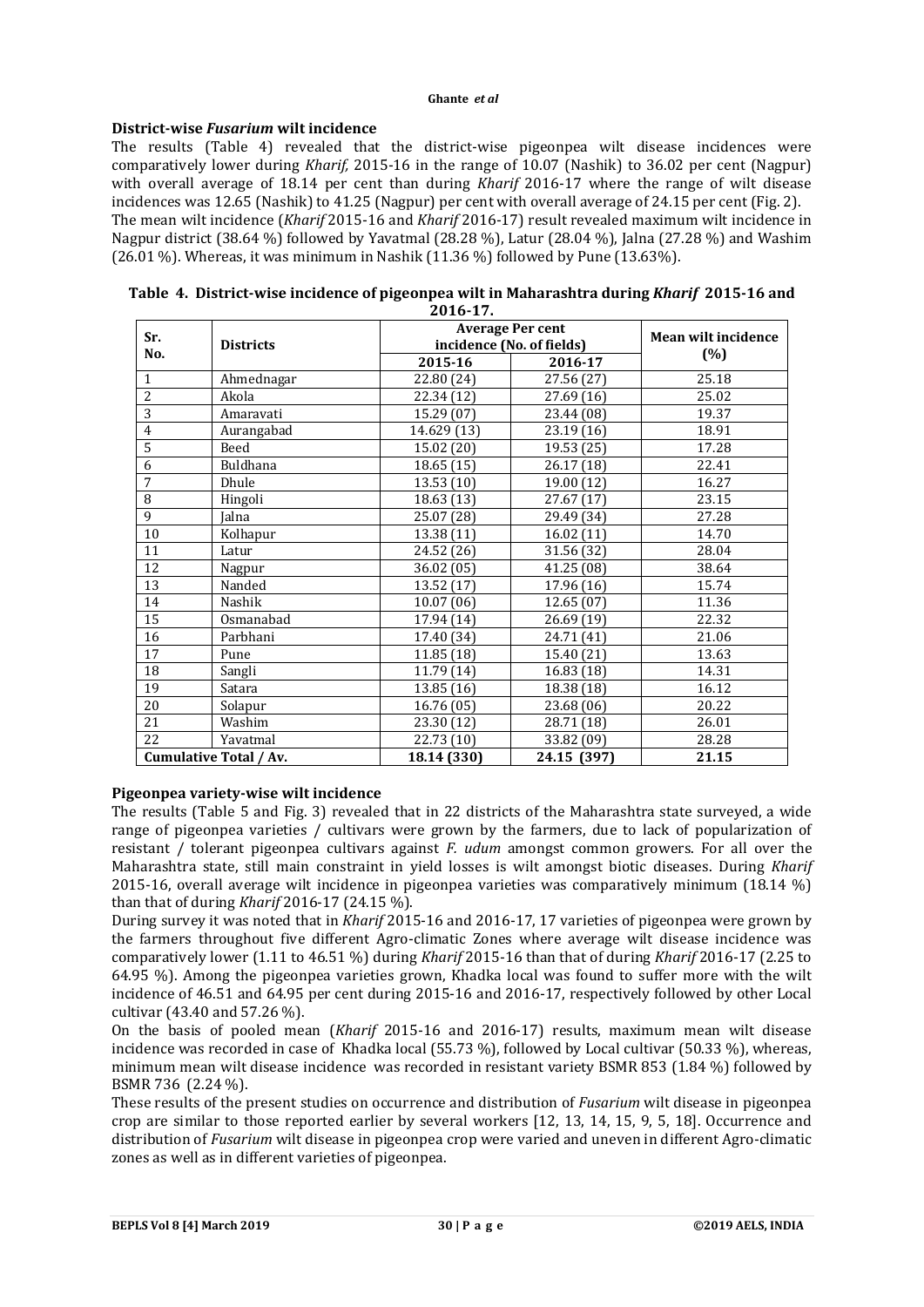|                |                          | <u>Kilui II 2019-10 and 2010-17:</u><br><b>Kharif 2015-16</b> |               | <b>Kharif 2016-17</b>   |                     |                                   |  |
|----------------|--------------------------|---------------------------------------------------------------|---------------|-------------------------|---------------------|-----------------------------------|--|
| Sr.<br>No.     | <b>Varieties</b>         | No. of<br><b>Fields</b>                                       | Av. Inci. (%) | No. of<br><b>Fields</b> | Av. Inci.<br>$(\%)$ | <b>Mean wilt</b><br>incidence (%) |  |
| 1              | AKT-881                  | 19                                                            | 22.54         | 21                      | 28.49               | 25.52                             |  |
| $\overline{c}$ | Asha<br>(ICPL-87119)     | 17                                                            | 03.31         | 20                      | 05.64               | 4.48                              |  |
| 3              | BDN <sub>2</sub>         | 09                                                            | 28.11         | 12                      | 33.87               | 30.99                             |  |
| $\overline{4}$ | <b>BDN 708</b>           | 11                                                            | 16.45         | 18                      | 29.62               | 23.04                             |  |
| 5              | <b>BDN 711</b>           | 17                                                            | 06.72         | 22                      | 05.80               | 6.26                              |  |
| 6              | <b>BSMR 736</b>          | 19                                                            | 02.23         | 21                      | 02.25               | 2.24                              |  |
| 7              | <b>BSMR 853</b>          | 23                                                            | 01.11         | 24                      | 02.56               | 1.84                              |  |
| 8              | Daitna Local             | 19                                                            | 37.43         | 26                      | 51.49               | 44.46                             |  |
| 9              | Khadka Local             | 13                                                            | 46.51         | 17                      | 64.95               | 55.73                             |  |
| 10             | Local                    | 68                                                            | 43.40         | 82                      | 57.26               | 50.33                             |  |
| 11             | Majalgaon Local          | 19                                                            | 21.34         | 25                      | 26.75               | 24.05                             |  |
| 12             | Maruti<br>(ICP 8863)     | 18                                                            | 04.09         | 21                      | 01.67               | 2.88                              |  |
| 13             | PKV TARA<br>$(TAT-9629)$ | 17                                                            | 16.42         | 19                      | 23.02               | 19.72                             |  |
| 14             | T.Vishakha-1             | 15                                                            | 18.54         | 12                      | 25.59               | 22.07                             |  |
| 15             | <b>TAT-10</b>            | 07                                                            | 20.94         | 11                      | 23.81               | 22.38                             |  |
| 16             | Vipula                   | 21                                                            | 11.46         | 24                      | 17.50               | 14.48                             |  |
| 17             | Rajeshwari               | 18                                                            | 07.83         | 22                      | 10.25               | 9.04                              |  |
|                | Total / Average          | 330                                                           | 18.14         | 397                     | 24.15               | 21.15                             |  |

## **Table 5. Variety-wise pigeonpea wilt incidence in Agro-climatic zones of Maharashtra during**  *Kharif* **2015-16 and 2016-17.**

# **Pathogenicity test**

Pathogenicity test of 34 isolates of *F. udum* was proved by water culture technique as well as by sick soil method. Based on symptomatology, cultural and morphological characteristics, microscopic observations and the pathogenicity test, the test pathogen was identified and confirmed as *Fusarium oxysporum* f. sp. *udum,* comparing the characteristics given earlier by Butler [2]. *F. udum* cultural characteristics such as whitish pink coloured, appressed and fluffy mycelial growth and microscopic characteristics such as size, colour, and shape of macro-conidia observed during present studies were similar to those reported earlier by several workers [11, 19, 10, 3, 20].

| Table 6. Isolates of <i>F. udum</i> collected from various Agro-climatic zones of Maharashtra during |  |  |
|------------------------------------------------------------------------------------------------------|--|--|
|------------------------------------------------------------------------------------------------------|--|--|

**2015-16.**

| Sr.<br>No. | Isolate code     | <b>Districts</b> | <b>Tahsil</b>  | Av. wilt<br>incidence (%) | Agro-<br>climatic<br>zone |
|------------|------------------|------------------|----------------|---------------------------|---------------------------|
| 1          | FOU <sub>1</sub> | Ahmednagar       | Sangamner      | 21.00                     | TZ-II                     |
| 2          | FOU 2            | Ahmednagar       | Shrirampur     | 29.12                     | SZ.                       |
| 3          | FOU <sub>3</sub> | Akola            | Akot           | 26.93                     | ARZ                       |
| 4          | FOU <sub>4</sub> | Amaravati        | Morshi         | 13.28                     | ARZ                       |
| 5          | FOU <sub>5</sub> | Aurangabad       | Vaijapur       | 17.92                     | ARZ                       |
| 6          | FOU 6            | Beed             | Georai         | 21.18                     | SZ                        |
| 7          | FOU 7            | Beed             | Kaii           | 15.94                     | ARZ                       |
| 8          | FOU <sub>8</sub> | <b>Buldhana</b>  | Sindhkhed Raja | 14.21                     | ARZ                       |
| 9          | FOU 9            | Dhule            | Sindkheda      | 23.76                     | SZ.                       |
| 10         | <b>FOU 10</b>    | Hingoli          | Kalanuri       | 28.36                     | MRZ                       |
| 11         | <b>FOU 11</b>    | Hingoli          | Sengaon        | 06.33                     | ARZ                       |
| 12         | <b>FOU 12</b>    | Ialna            | Badnapur       | 28.90                     | ARZ                       |
| 13         | <b>FOU 13</b>    | Ialna            | Mantha         | 31.33                     | ARZ                       |
| 14         | <b>FOU 14</b>    | Kolhapur         | Hatkarangada   | 14.00                     | TZ-II                     |
| 15         | <b>FOU 15</b>    | Kolhapur         | Radhanagri     | 16.70                     | TZ <sub>I</sub>           |
| 16         | <b>FOU 16</b>    | Latur            | Udgir          | 31.89                     | ARZ                       |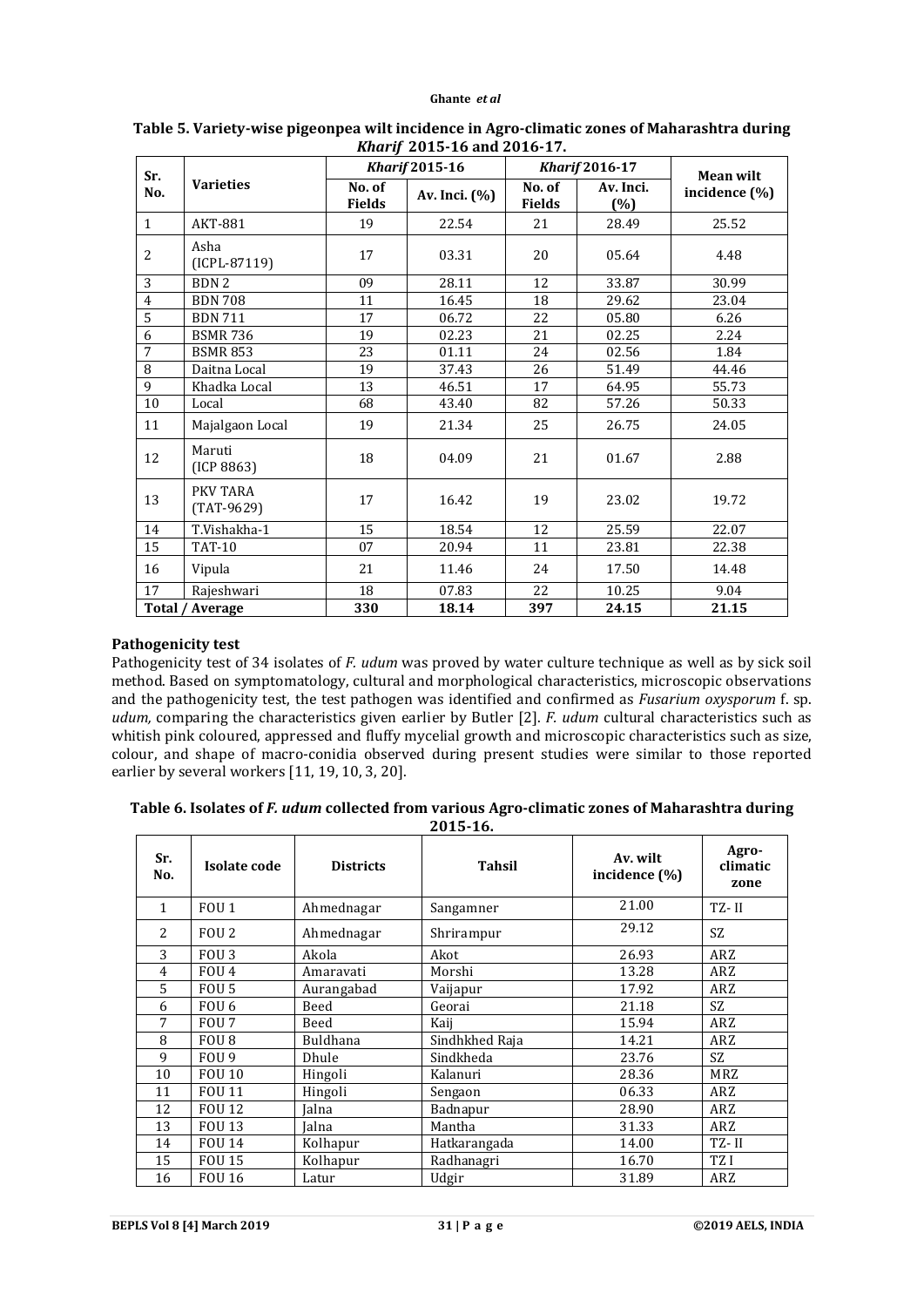| 17 | <b>FOU 17</b> | Nagpur    | Ramtek         | 37.45 | <b>MRZ</b> |
|----|---------------|-----------|----------------|-------|------------|
| 18 | <b>FOU 18</b> | Nanded    | Mudkhed        | 21.58 | ARZ        |
| 19 | <b>FOU 19</b> | Nashik    | Yeola          | 19.21 | SZ.        |
| 20 | <b>FOU 20</b> | Osmanabad | Kalamb         | 18.03 | ARZ        |
| 21 | <b>FOU 21</b> | Osmanabad | Paranda        | 19.54 | <b>SZ</b>  |
| 22 | <b>FOU 22</b> | Parbhani  | Manwat         | 15.33 | ARZ        |
| 23 | <b>FOU 23</b> | Pune      | Bhor           | 17.52 | TZ I       |
| 24 | <b>FOU 24</b> | Pune      | Daund          | 14.06 | SZ.        |
| 25 | <b>FOU 25</b> | Pune      | Purandar       | 10.00 | TZ-II      |
| 26 | <b>FOU 26</b> | Sangli    | Islampur       | 19.25 | TZ I       |
| 27 | <b>FOU 27</b> | Sangli    | Kavthemahankal | 07.46 | SZ.        |
| 28 | <b>FOU 28</b> | Sangli    | Tasgaon        | 19.43 | TZ-II      |
| 29 | <b>FOU 29</b> | Satara    | Karegaon       | 17.63 | TZ-II      |
| 30 | <b>FOU 30</b> | Satara    | Phaltan        | 17.81 | TZ I       |
| 31 | <b>FOU 31</b> | Satara    | Vaduj          | 13.98 | <b>SZ</b>  |
| 32 | <b>FOU 32</b> | Solapur   | Karmala        | 18.02 | SZ.        |
| 33 | <b>FOU 33</b> | Washim    | Risod          | 17.95 | MRZ        |
| 34 | <b>FOU 34</b> | Yavatmal  | Pusad          | 23.38 | MRZ        |

**TZ-I:** Transitional Zone-I, **TZ-II:** Transitional Zone-II, **SZ:** Scarcity Zone, **ARZ:** Assured Rainfall Zone, **MRZ:** Moderate Rainfall Zone

Out of 34 i**s**olates of *F. udum* collected from various Agro-climatic zones of Maharashtra during *Kharif* 2015-16, only 10 isolates were carried forward for further cultural, morphological and molecular studies on the basis of high virulence seen amongst them.

Isolate FOU 27 was collected from field located in Kavthemahankal of Sangli district (Scarcity Zone) where minimum wilt incidence (7.46 %) was recorded. However, isolate FOU 17 was collected from field located in Ramtek of Nagpur district (Moderate Rainfall Zone) where maximum wilt incidence (37.45 %) was recorded (Table 6 Fig. 2).

# **Variability in pathogen isolates**

In present study, cultural, morphological and molecular variability of all the 10 test isolates *viz*., FOU 2, FOU 3, FOU 6, FOU 12, FOU 13, FOU 16 , FOU 17, FOU 22, FOU 19 and FOU 30 of *F. udum* were attempted (PLATE I and II).

# **Level of pathogenicity**

On the basis of wilt incidence, level of pathogenicity was categorized into four groups *viz*., non-pathogenic (00 %), weakly pathogenic (0.1 to 20 %), moderately pathogenic ( $>$  20 to 50 %) and highly pathogenic ( $>$ 50 %). Two isolates *viz*., FOU 25 and FOU 27 were non-pathogenic.

Twenty two isolates were included in moderately pathogenic level. Ten isolates *viz*., FOU 2, FOU 3, FOU 6, FOU 12, FOU 13, FOU 16, FOU 17, FOU 22, FOU 19 and FOU 30 were highly pathogenic and these were carried further for studies (Table 7).

| Sr.<br>No.     | Level of<br>Pathogenicity | Wilt<br>(%)    | No. of<br><b>Isolates</b> | <b>Isolates</b>                                                                                                                                                                         |
|----------------|---------------------------|----------------|---------------------------|-----------------------------------------------------------------------------------------------------------------------------------------------------------------------------------------|
| 1              | Non-Pathogenic            | 0 <sub>0</sub> | 02                        | FOU 25 and FOU 27                                                                                                                                                                       |
| $\overline{2}$ | Weakly Pathogenic         | up to $20\%$   | 0 <sub>0</sub>            |                                                                                                                                                                                         |
| 3              | Moderately<br>Pathogenic  | $>$ 20 to 50 % | 2.2 <sub>1</sub>          | FOU 1, FOU 4, FOU 5, FOU 7, FOU 8, FOU<br>9, FOU 10, FOU 11, FOU 14, FOU 15, FOU<br>18, FOU 20, FOU 21, FOU 23, FOU 24, FOU<br>26, FOU 28, FOU 29, FOU 31, FOU 32, FOU<br>33 and FOU 34 |
| $\overline{4}$ | Highly<br>Pathogenic      | $> 50 \%$      | 10                        | FOU 2, FOU 3, FOU 6, FOU 12, FOU 13,<br>FOU 16, FOU 17, FOU 22, FOU 19 and<br><b>FOU 30</b>                                                                                             |

**Table 7. Grouping of** *F. udum* **isolates based on level of pathogenicity.**

# **REFERENCES**

1. Anonymous (2017). Annual Report for 2017. Chief Statistician, Pune, Maharashtra, India.

2. Butler, E. J. (1910). The wilt disease of pigeonpea and the parasitism of *Neocosmospora vasinfecta.* Department of Agriculture India., (Botany Section) **2**: 1-62.